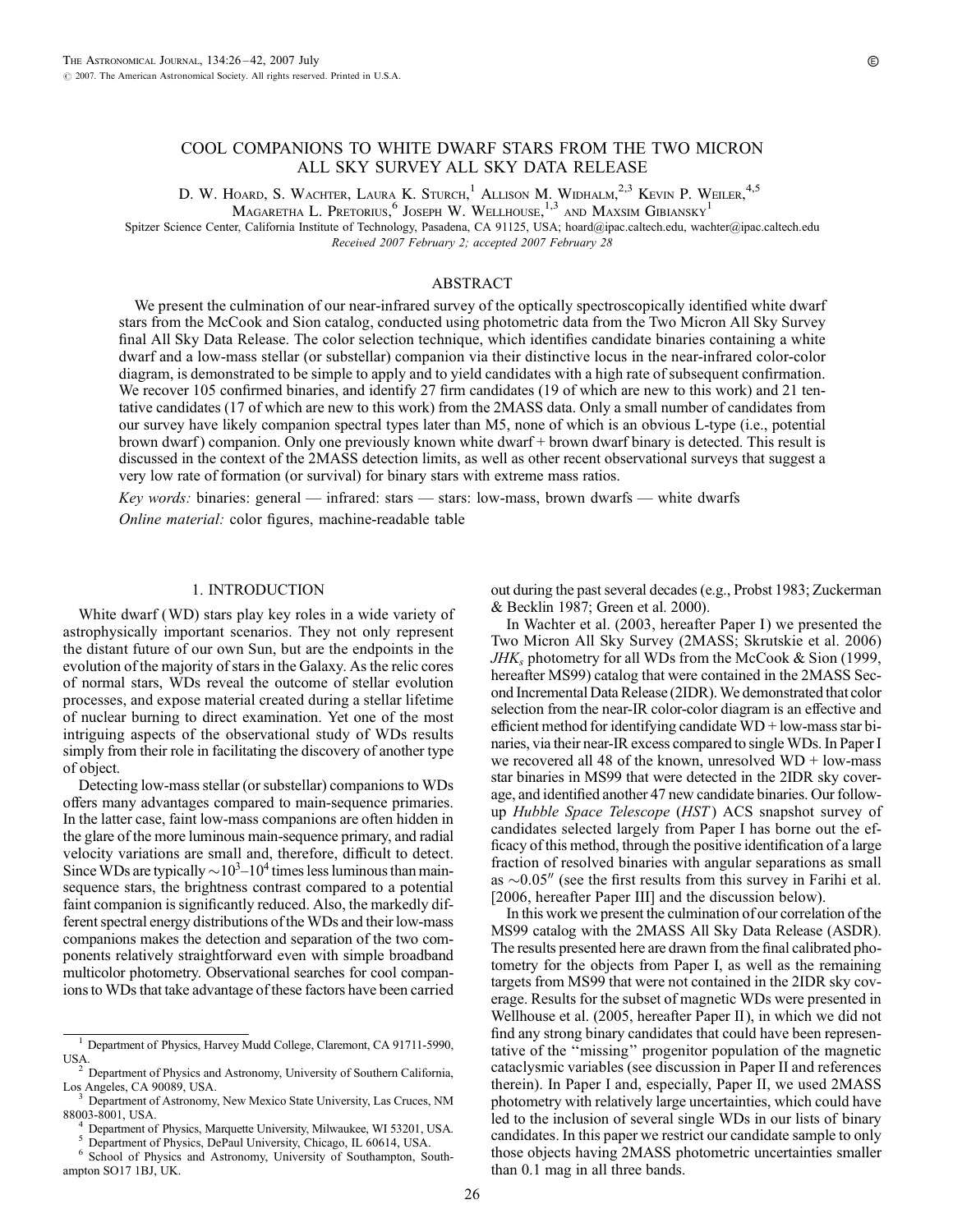# 2. THE DATA

#### 2.1. Target Selection and Identification

The source of our target sample is the MS99 catalog of optically spectroscopically identified WDs, which contains 2249 entries. Recently, a large number of new WDs have been discovered (e.g., from the Sloan Digital Sky Survey [SDSS]; Eisenstein et al. 2006). However, we restricted our potential targets to just the sample in MS99 since, as described in Paper II, the new WDs discovered by the SDSS are almost all too faint to have been detected by 2MASS. Our archival data were obtained from the 2MASS ASDR (Skrutskie et al. 2006), which includes  $JHK<sub>s</sub>$  images and photometry covering 99.998% of the sky. The photometric signal-to-noise ratio (S/N) is  $\geq$  10 for the objects in the 2MASS Point Source Catalog (PSC) with  $J \le 15.8$ ,  $H \le 15.1$ , and  $K_s \le$ 14:3. The overall detection limits of the survey are about 1 mag fainter in each band. The PSC contains astrometry and photometry for almost 471 million objects.

Because many WDs have large (and often unknown) proper motions, their astrometry sometimes becomes unreliable only a few years after their discovery. Consequently, to identify each WD in 2MASS we first searched the literature for each object. In many cases we were able to locate published finding charts from the original, or a subsequent, identification of the WD; for example, from the LHS atlas (Luyten & Albers 1979), the Giclas proper-motion survey and lists of suspected WDs (e.g., Giclas 1958 through Giclas et al. 1980), and the Montreal-Cambridge-Tololo survey (Lamontagne et al. 2000), to name only a few sources. These were compared with all available Digitized Sky Survey (POSS-I and POSS-II ) and 2MASS images in order to identify the WD (after allowing for possible proper-motion offsets, as described below).

In some cases, finding charts were not available in the literature. We then attempted to locate the WD using the most recent and accurate reported coordinates, proper motion, and/or blue optical color (e.g., by combining the POSS-II blue, red, and IR images into a three-color composite).<sup>7</sup> For example, when data from both surveys are available for a given WD, POSS-I and POSS-II provide images spanning decades, which makes proper-motion-based identification possible for high proper motion WDs. When POSS-I images were not available, POSS-II and 2MASS images were compared for small changes in apparent position. Some Luyten Half-Second Survey objects, reported in Bakos et al. (2002), fell into this category, and a combination of proper motion and precise coordinates was used for identification. Finally, we located the entry in the 2MASS PSC corresponding to the IR counterpart in the 2MASS images. Although this process is time consuming, we estimate that simply using a coordinate match in the 2MASS PSC compared to MS99 would have resulted in up to  $30\% - 40\%$  of the WDs being misidentified or erroneously reported as undetected.

The MS99 catalog contains 2249 objects. A number of the WDs have been subsequently reclassified as non-WDs (e.g., quasars) or nonexistent (e.g., some WDs are listed twice in MS99 with different names, such as WD  $2321-549 =$  WD J2324-546),



FIG. 1.-Near-IR color-color diagram for the WDs from MS99 that are detected in the 2MASS All Sky Data Release. Filled black circles with 1  $\sigma$  error bars represent the good detections. Open gray circles represent the moderate detections. (Poor detections are not shown, except as noted below.) The squares represent the two known WDs with circumstellar dust disks: WD 2326+049 (G29-38; filled square, good detection) and WD 1729+371 (GD 362; open square, poor detection). The cross-hatched regions show the loci of empirical mean 2MASS colors (Bessell & Brett 1988; Gizis et al. 2000; Kirkpatrick et al. 2000; Hawley et al. 2002; transformed from other photometric systems using the relations in Carpenter [2001] when necessary) of the main sequence (top right to bottom left diagonal hatching), giant branch (top left to bottom right diagonal hatching) and L dwarfs (horizontal hatching). Spectral types are labeled at the correct  $(J - H)$  value, but offset in  $(H - K<sub>s</sub>)$ ; spectral types of the main sequence and L dwarfs are labeled with roman font, while those of giants are labeled with italic font. The dotted lines mark the boundary between ''normal'' WDs and red-excess WDs. The vertical dashed line marks the  $(H - K_s)$  color of a dM5 star for comparison. [See the electronic edition of the Journal for a color version of this figure.]

leaving 2202 viable targets. Of these, we were unable to confidently recover the optical counterpart of the WD in 52 cases. For another 19 targets, even when we were able to recover the optical counterpart the near-IR field proved to be too crowded to confidently identify the IR counterpart. This leaves 2131 targets that we were able to confidently identify in optical and/or 2MASS images. Of these, 657 were not detected by 2MASS (i.e., not listed in the 2MASS All Sky PSC), leaving us with a final sample of 1474 WDs detected in the 2MASS ASDR.

#### 2.2. Near-IR Photometry and Color-Color Diagram

As in Paper I, we graded the 2MASS photometry as ''good'' (all 1  $\sigma$  photometric uncertainties < 0.1 mag), "moderate" (photometric uncertainty >0.1 mag in one or more of the three bands), and ''poor'' (no formal photometric uncertainty in one or more bands, signifying a low S/N value more properly treated as an upper limit). There are 416 good detections, 475 moderate detections, and 583 poor detections. Figure 1 shows the near-IR colorcolor diagram constructed from our data, including the 1  $\sigma$  error bars of the good data. The moderate data are also shown (open gray circles), but the poor data are not plotted. Figure 2 is the same as Figure 1, except that, for clarity, we have not plotted the error bars on the good data. We restrict the remainder of our analysis and discussion to the good data.

The color-color diagrams are similar in appearance to those presented in Papers I and II. The primary difference compared

 $\frac{7}{1}$  We also checked all of our targets against the finding charts in the University of Arizona White Dwarf Database, at http://procyon.lpl.arizona.edu/WD/. However, this resource is still a work in progress and somewhat incomplete, and we found a number of instances in which the wrong star was identified as the WD (for example, often in the case of a wide common proper motion pair, the non-WD component was identified as the WD). Thus, whenever possible we preferred to use this resource only to confirm our independent WD identifications rather than using it as a primary source.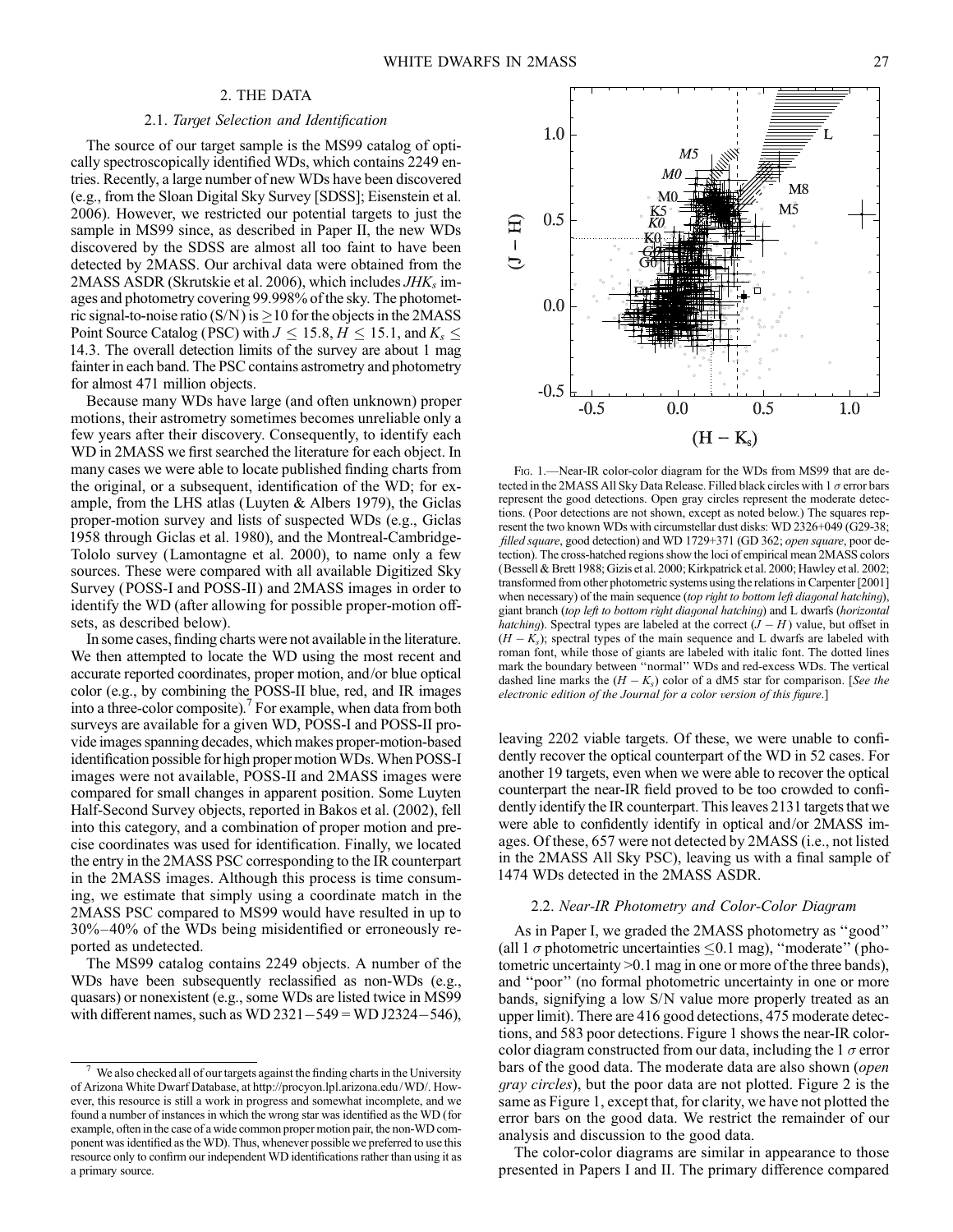Fig. 2— Same as Fig. 1, but for clarity the error bars have not been plotted. The six objects discussed in  $\S$  3.2.2 are plotted with large symbols. [See the electronic edition of the Journal for a color version of this figure.]

to the color-color diagram in Paper I is the presence of a more populated and well-delineated ''bridge'' that extends almost vertically in the color-color diagram connecting the end of the WDs with colors similar to late main-sequence stars to the bluer (and presumably single) WDs. This feature can be understood in the context of the color-color diagram for simulated  $WD + low-mass$ star binaries shown in Figure 2 of Paper I, if one imagines how that figure would appear if the simulated binaries with  $(H - K<sub>s</sub>)$  $+0.4$  were removed. Thus, the bridge noted here is possibly identified as the tail end of the color distribution of candidate binaries containing WDs and the very lowest mass companions. The tentative candidates from Paper I were drawn from this region of the color-color diagram, and (as discussed below) probably were contaminated by single WDs with red colors and/or larger photometric uncertainties.

#### 2.3. Binary Candidates

The color selection boundaries used here are shown as dotted lines in the figures. They correspond to  $(J - H) \geq +0.396$  (equivalent to a dK0 star) and  $(H - K_s) \ge +0.192$ . All WDs outside (i.e., redward) of these boundaries were considered as candidate binaries. The reason for choosing the  $(J - H)$  boundary is discussed in Paper I; however, the choice of the  $(H - K_s)$  boundary is somewhat more arbitrary, and was guided primarily by our estimate of the middle of the ''gray zone'' between the single WDs and the end of the simulated binary color distribution shown in Paper I (coincidentally, this value corresponds to the  $H - K<sub>s</sub>$ color of a dM0 star). Table 1 lists the 2MASS All Sky PSC photometry for all of the 153 WDs with near-IR excess selected in this fashion.

After compiling our list of WDs with near-IR excess, we reexamined the available literature for each of them in order to determine which ones are known binaries. We then sorted each WD into one of three categories: confirmed, candidate, and tentative. Confirmed binaries are those targets whose binary nature has been conclusively established in the literature, typically via spectroscopic detection of an unresolved low-mass star, resolved imaging of the binary components, and/or detailed photometric modeling showing the presence of a low-mass star spectral energy distribution after the WD is removed. Candidate binaries are those targets with near-IR excess reported, but not yet thoroughly investigated, in this work, Paper I, and/or other literature sources. Tentative candidates are those targets for which there is substantial reason to doubt that the observed near-IR colors actually indicate the presence of a cool, low-mass binary companion; for example, targets that fall into this category include DC (carbon) type WDs, possible  $WD + WD$  binaries, and WDs with less certain optical identifications. In addition, any target selected as a candidate solely because it satisfies the  $(H - K<sub>s</sub>)$  criterion (but not the  $J - H$  criterion) was categorized as tentative if its  $(H - K<sub>s</sub>)$  color was within 1  $\sigma$  of the  $(H - K<sub>s</sub>)$  color selection limit. Not surprisingly, slightly more than half (12 out of 21) of the tentative candidates are drawn from the subset of WDs selected only because they satisfy the  $(H - K<sub>s</sub>)$  criterion.

Table 2 lists the binary status of each of the WDs from Table 1, along with some supplemental information. The columns of Table 2 show the following: Column (1) shows the WD name, as listed in Table 1. Column (2) shows the binary status, as described above. Column (3) shows the literature sources used to establish the binary status (''this work'' is not listed unless it is the only source or contains crucial evidence supporting the binary status; see col. [8]). Columns (4) and (5) show estimates of the spectral types and angular separation of the binary components, if applicable (the 2MASS colors reported here are used to estimate a spectral type when possible; however, this estimate does not account for the presence of the WD, so the true spectral type is likely to be later than the nominal estimate). Column (6) shows the type of data used to establish the information in columns (4) and (5) (I, imaging; P, photometry; S, spectroscopy). Column (7) shows literature source(s) for the information in columns  $(4)$ –(6). Column (8) shows the key for the presence of additional comments about individual WDs, listed in the Appendix. Multiple rows of data in columns  $(4)-(7)$  are sometimes available for a given WD.

#### 2.3.1. Anomalous Objects

Two objects stand out in the color-color diagram and deserve further explanation here (also see the corresponding notes in the Appendix). WD 1201+437 is the object located at extremely red  $(H - K<sub>s</sub>)$  color and is possibly a quasar. WD 1517+502 is the only object located in the L spectral type region of the color-color diagram, but it is a known binary in which the WD's companion is a dwarf carbon star, not an L dwarf.

WD 2326+049 ( $=$  G29-38) formally qualifies for inclusion in our list of color-selected binary candidates, but has been excluded from the tables in this work because it is known to be surrounded by a dust disk (e.g., Graham et al. 1990; Tokunaga et al. 1990; Jura 2003; Reach et al. 2005), and the presence of binary companions has been excluded down to angular separations of  $a \geq 0.9$ <sup>"</sup> and masses of  $M_2 \geq 6~M_{\rm J}$  (Debes et al. 2005a). For comparison with our known and candidate binaries, we have plotted the 2MASS colors of WD 2326+049 and the other known WD with a dust disk (WD 1729+371 = GD362; Becklin et al. 2005) with special symbols in the figures. The near-IR colors of these two WDs with dust disks are similar to each other. They satisfy only the  $(H - K<sub>s</sub>)$ color selection criterion, but fall outside the expected locus for  $WD + very$  low mass companion binaries shown in the simulation from Paper I. There are several WDs whose  $1 \sigma$  uncertainty ranges overlap with the  $WD + dust$  disk colors, but none whose nominal colors match.

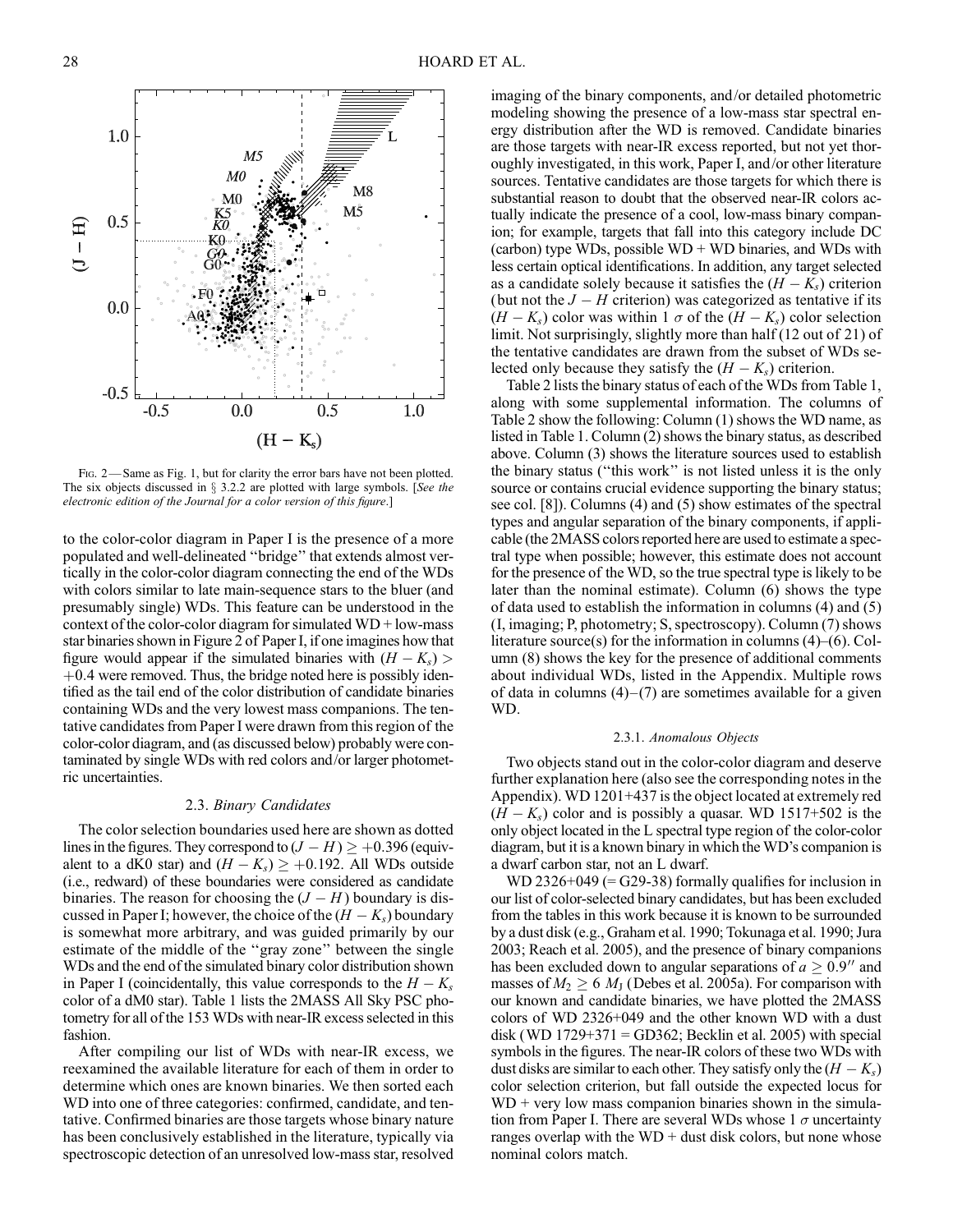TABLE 1 2MASS Photometry for White Dwarfs with Near-IR Excess

| WD                        | 2MASS                                | J                        | Н                        | $K_{s}$                 |
|---------------------------|--------------------------------------|--------------------------|--------------------------|-------------------------|
| $0014+097$                | 00165618+1003591                     | 12.414(25)               | 11.880(29)               | 11.602(22)              |
| $0017+061$                | 00194100+0624075                     | 13.738(33)               | 13.189(34)               | 12.983(32)              |
| $0018 - 267$              | 00213073-2626114                     | 12.504(26)               | 12.106(25)               | 12.006(23)              |
|                           | 00263309+3909044                     | 13.810(26)               | 13.268(30)               | 12.939(33)              |
| $0027 - 549$              | 00294996-5441354                     | 9.758(24)                | 9.129(23)                | 8.883(23)               |
|                           | 00372502-2053422                     | 11.454(23)               | 10.884(21)               | 10.648(26)              |
|                           | 00440131+0932578                     | 8.450(34)                | 7.927(34)                | 7.805(29)               |
| $0104 - 331$              | 01064686-3253124                     | 14.740(38)               | 14.162(44)               | 13.913(57)              |
|                           | 01183718-2254578                     | 14.640(42)               | 14.100(37)               | 13.828(55)              |
| $0130 - 196$              | 01323935-1921394                     | 14.749(37)               | 14.253(32)               | 13.997(57)              |
|                           | 01342407-1607083                     | 12.966(27)               | 12.468(28)               | 12.215(30)              |
| $0145 - 705$              | 01461179-7020197                     | 14.962(41)               | 14.538(63)               | 14.383(77)              |
| $0145 - 221$              | 01472183-2156512                     | 14.923(32)               | 14.450(45)               | 14.335(64)              |
| $0148 - 255$ J            | 01480822-2532452                     | 12.412(26)               | 11.830(21)               | 11.594(23)              |
| $0205+133$                | 02080350+1336256                     | 12.799(22)               | 12.198(24)               | 11.961(20)              |
| $0208 - 153$              | 02104280-1506356                     | 12.589(24)               | 12.057(25)               | 11.772(25)              |
| $0232+035$                | 02350758+0343567                     | 11.265(24)               | 10.733(21)               | 10.557(19)              |
| $0237+115$                | 02400663+1148280                     | 13.788(30)               | 13.106(27)               | 12.892(32)              |
| 0248+601                  | 02520803+6019428                     | 13.529(21)               | 12.894(28)               | 12.673(29)              |
| $0254 - 053$ J            | 02543883-0519509                     | 5.709(19)                | 5.263(47)                | 5.090(18)               |
| $0255+009.2$              | 02581788+0109458                     | 15.560(63)               | 14.824(69)               | 14.526(83)              |
| $0258+184$                | 03011287+1840539                     | 14.991(40)               | 14.803(67)               | 14.475(76)              |
| $0303 - 007$              | 03060719-0031144                     | 13.164(24)               | 12.627(27)               | 12.405(26)              |
| $0302+621$                | 03061669+6222226                     | 15.015(44)               | 14.989(89)               | 14.749(95)              |
| $0308+096$                | 03105499+0949256                     | 13.723(29)               | 13.183(31)               | 12.934(35)              |
| $0309 - 275$              | 03113318-2719260                     | 13.514(26)               | 12.885(34)               | 12.731(30)              |
| $0312+019$                | 03145212+0206072                     | 15.603(51)               | 14.998(55)               | 14.776(98)              |
| $0347 - 137$<br>0357+286J | 03501451-1335138                     | 12.080(29)               | 11.540(29)               | 11.296(23)              |
| $0354+463$                | 03570582+2837516<br>03581711+4628397 | 9.843(23)<br>13.594(27)  | 9.275(24)<br>13.084(38)  | 9.057(17)<br>12.727(27) |
| $0357 - 233$              | 03590491-2312243                     | 14.961(44)               | 14.594(60)               | 14.256(65)              |
| $0357+081$                | 04002668+0814069                     | 14.562(38)               | 14.343(56)               | 14.122(57)              |
| $0413 - 077$              | 04152173-0739173                     | 6.747(20)                | 6.278(40)                | 5.962(26)               |
| 0416+272                  | 04185663+2717484                     | 15.134(38)               | 15.361(90)               | 15.065(94)              |
| 0419-487                  | 04210556-4839070                     | 10.720(24)               | 10.148(23)               | 9.852(25)               |
| 0429+176                  | 04322373+1745026                     | 10.753(21)               | 10.161(19)               | 9.913(17)               |
| $0430+136$                | 04331053+1345134                     | 13.533(21)               | 12.877(23)               | 12.634(26)              |
| $0458 - 662$              | 04585395-6628134                     | 13.437(26)               | 12.727(27)               | 12.513(29)              |
| 0627+299                  | 06303679+2956180                     | 15.128(38)               | 15.176(71)               | 14.924(89)              |
| $0628 - 020$              | 06303881-0205537                     | 10.729(27)               | 10.144(26)               | 9.857(24)               |
| $0710+741$                | 07170975+7400406                     | 14.692(33)               | 14.423(61)               | 14.148(65)              |
| $0718 - 316$              | 07204790-3147027                     | 13.253(25)               | 12.749(26)               | 12.502(27)              |
| $0752 - 146$              | 07550896-1445506                     | 12.621(24)               | 12.141(23)               | 11.837(19)              |
| $0800 - 533$              | 08020022-5327499                     | 13.703(33)               | 13.186(27)               | 12.991(27)              |
| $0802+387$                | 08055764+3833444                     | 15.336(47)               | 15.193(79)               | 14.899(91)              |
| $0805+654$                | 08094545+6518172                     | 14.002(24)               | 13.449(27)               | 13.171(31)              |
| $0812+478$                | 08154894+4740391                     | 14.587(32)               | 14.165(41)               | 13.882(47)              |
| $0824+288$                | 08270508+2844024                     | 12.423(28)               | 11.802(28)               | 11.650(30)              |
| $0852+630$                | 08562826+6250226                     | 12.827(24)               | 12.122(33)               | 11.953(21)              |
| $0858 - 220$              | 09005722-2213505                     | 11.348(27)               | 10.771(24)               | 10.572(21)              |
| $0908+226$                | 09114308+2227488                     | 15.160(40)               | 14.492(35)               | 14.389(59)              |
| $0915+201$                | 09183291+1953070                     | 15.721(58)               | 15.166(78)               | 14.867(80)              |
| $0928+399$                | 09315566+3946076                     | 15.049(41)               | 14.453(58)               | 14.100(56)              |
| $0933+025$                | 09354067+0222005                     | 13.270(24)               | 12.726(23)               | 12.477(24)              |
| $0937 - 095$              | 09394969-0945562                     | 14.715(33)               | 14.135(38)               | 13.898(48)              |
| 0949+451                  | 09522209+4454288                     | 11.924(22)               | 11.335(16)               | 11.035(13)              |
| $0950+185$                | 09524582+1821026                     | 12.691(22)               | 12.011(22)               | 11.786(20)              |
| $0956+045$<br>$1001+203$  | 09583717+0421292                     | 14.659(40)<br>12.640(21) | 14.131(46)               | 13.837(59)              |
| $1004 - 178$              | 10040431+2009226<br>10070776-1805246 | 12.555(22)               | 12.028(21)<br>11.983(27) | 11.766(20)              |
| $1013 - 050$              | 10162867-0520320                     | 10.607(27)               | 9.990(25)                | 11.745(23)<br>9.770(23) |
| $1015 - 173$              | 10172883-1737059                     | 15.238(50)               | 14.874(58)               | 14.552(99)              |
| $1026+002$                | 10283487-0000295                     | 11.751(24)               | 11.219(27)               | 10.943(21)              |
| $1027 - 039$              | 10295925-0413014                     | 15.207(50)               | 14.611(38)               | 14.286(71)              |
| $1033+464$                | 10362522+4608312                     | 12.564(22)               | 12.032(24)               | 11.752(18)              |
|                           |                                      |                          |                          |                         |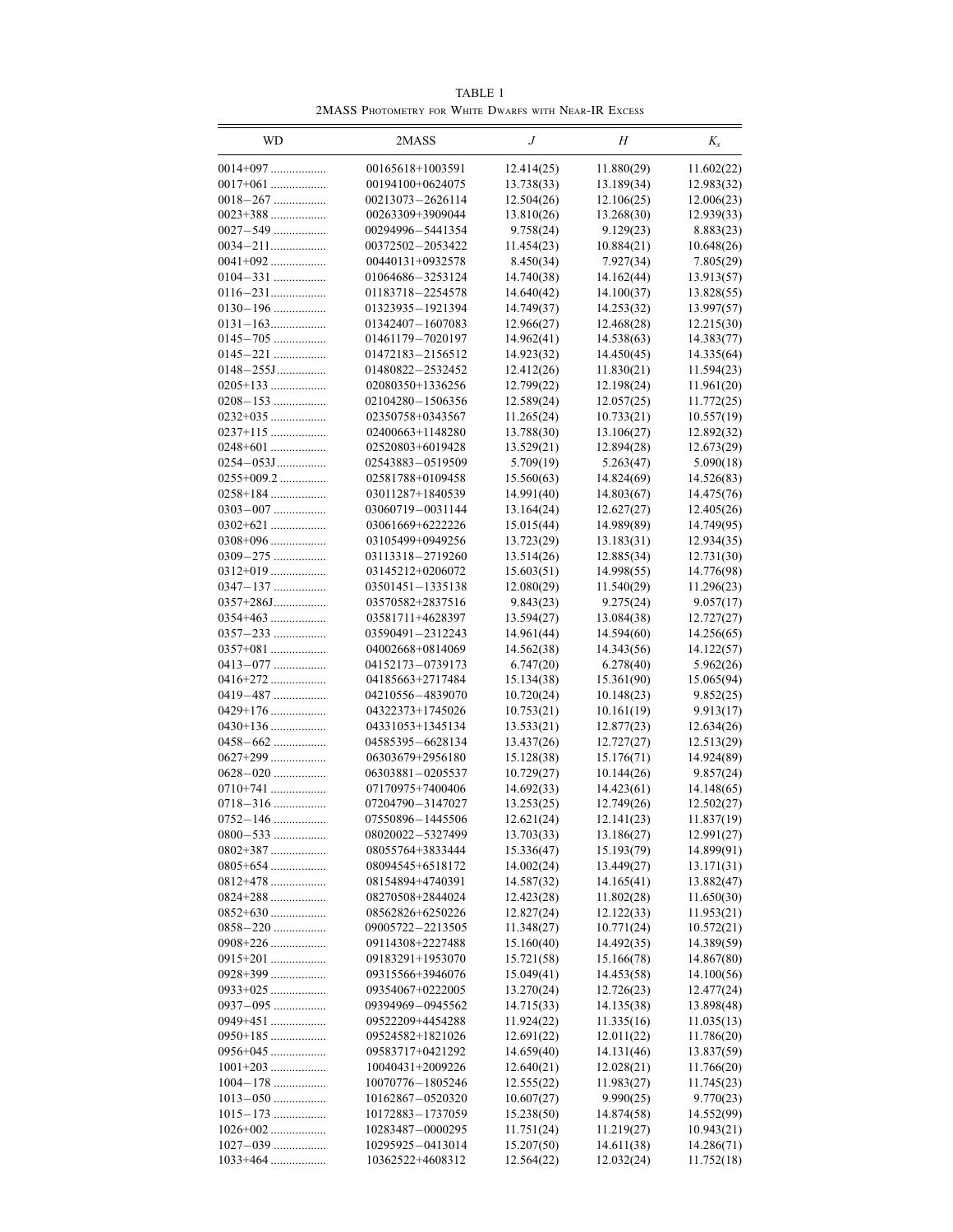TABLE 1—Continued

| WD                        | 2MASS                                | J                        | Н                        | $K_{s}$                  |
|---------------------------|--------------------------------------|--------------------------|--------------------------|--------------------------|
| $1036 - 204$              | 10385559-2040572                     | 14.633(33)               | 14.346(41)               | 14.035(67)               |
| $1037 + 512$              | 10401680+5056468                     | 13.796(24)               | 13.261(26)               | 12.972(26)               |
| $1042 - 690$              | 10441023-6918180                     | 11.423(26)               | 10.896(27)               | 10.561(21)               |
| $1049+103$                | 10522772+1003380                     | 13.266(29)               | 12.830(35)               | 12.483(33)               |
| $1055 - 072$              | 10573517-0731233                     | 13.770(29)               | 13.680(32)               | 13.485(38)               |
| $1101+364$                | 11043257+3610490                     | 14.832(38)               | 14.962(70)               | 14.714(95)               |
| $1104+044$                | 11070472+0409077                     | 14.127(33)               | 13.674(35)               | 13.509(53)               |
| $1106+316$                | 11084306+3123559                     | 15.136(41)               | 14.524(44)               | 14.429(86)               |
| $1106 - 211$              | 11091095-2123320                     | 14.676(33)               | 13.931(39)               | 13.817(57)               |
| $1123+189$                | 11261906+1839178                     | 12.754(23)               | 12.217(19)               | 11.990(20)               |
| $1126+185$                | 11291804+1816457<br>11352186-3010156 | 12.643(23)<br>13.799(32) | 12.166(31)<br>13.164(29) | 12.094(23)<br>12.964(35) |
| $1133+358$                | 11354300+3534235                     | 11.625(19)               | 11.079(21)               | 10.802(19)               |
| 1136+667                  | 11390593+6630184                     | 12.314(25)               | 11.695(26)               | 11.543(23)               |
| $1141+504$                | 11434997+5010203                     | 14.779(40)               | 14.215(43)               | 13.989(48)               |
|                           | 11503125+3654159                     | 14.892(39)               | 14.271(48)               | 14.114(48)               |
| $1156+129$                | 11591564+1239299                     | 14.721(32)               | 14.099(30)               | 13.895(42)               |
| $1201+437$                | 12042403+4330570                     | 15.393(51)               | 14.857(68)               | 13.785(41)               |
| $1210+464$                | 12125961+4609467                     | 12.035(23)               | 11.396(21)               | 11.161(20)               |
| $1213+528$                | 12154411+5231013                     | 9.979(22)                | 9.340(27)                | 9.033(21)                |
| $1214+032$                | 12165190+0258046                     | 9.234(18)                | 8.671(22)                | 8.422(18)                |
| $1218+497$                | 12210535+4927207                     | 14.588(38)               | 14.002(36)               | 13.837(60)               |
|                           | 12263089+3038527                     | 15.129(48)               | 14.669(68)               | 14.393(77)               |
| 1246+299                  | 12484722+2942507                     | 15.055(43)               | 14.479(55)               | 14.373(79)               |
| $1247 - 176$              | 12502208-1754465                     | 13.502(24)               | 12.863(23)               | 12.601(31)               |
| 1255+258J<br>$1254 - 133$ | 12553374+2553308<br>12563956-1334421 | 7.370(27)<br>14.499(33)  | 6.947(51)<br>13.973(51)  | 6.855(24)<br>13.706(51)  |
| $1305+018$                | 13075472+0132106                     | 12.982(26)               | 12.400(23)               | 12.144(21)               |
| $1307 - 141$              | 13102255-1427099                     | 13.849(23)               | 13.226(35)               | 13.013(36)               |
| $1310 - 305$              | 13134158-3051336                     | 14.931(35)               | 15.125(53)               | 14.915(95)               |
| $1314+293$                | 13162169+2905548                     | 10.373(19)               | 9.807(29)                | 9.565(25)                |
| $1319 - 288$              | 13224044-2905347                     | 12.754(24)               | 12.271(23)               | 11.986(23)               |
| $1330+793$                | 13303294+7905126                     | 12.506(21)               | 11.880(23)               | 11.657(19)               |
| 1333+487                  | 13360209+4828472                     | 11.794(23)               | 11.200(17)               | 10.927(23)               |
| $1340+604$ J              | 13410002+6026104                     | 15.555(58)               | 15.143(74)               | 14.776(82)               |
| $1401+005$                | 14034531+0021359                     | 13.443(23)               | 12.851(26)               | 12.771(30)               |
| 1412-049                  | 14150220-0511040                     | 13.803(30)               | 13.092(27)               | 12.988(34)               |
| $1412 - 109$              | 14150761-1109213                     | 15.379(64)               | 14.588(66)               | 14.391(73)               |
| 1415+132<br>1424+503      | 14174025+1301487<br>14264410+5006274 | 14.263(36)<br>10.626(20) | 13.725(46)<br>10.008(15) | 13.553(46)<br>9.822(22)  |
| 1433+538                  | 14344329+5335212                     | 14.667(35)               | 14.216(50)               | 13.919(45)               |
|                           | 14373667+3651378                     | 13.457(24)               | 12.965(25)               | 12.746(28)               |
| $1436 - 216$              | 14391264-2150138                     | 13.312(27)               | 12.770(22)               | 12.519(29)               |
| $1443+336$                | 14460066+3328502                     | 14.284(30)               | 13.725(30)               | 13.516(40)               |
| 1458+171                  | 15001934+1659146                     | 14.701(31)               | 14.209(45)               | 13.847(47)               |
| $1501+300$                | 15032075+2952584                     | 14.178(27)               | 13.745(26)               | 13.767(53)               |
| $1502+349$                | 15043185+3446584                     | 15.231(45)               | 14.766(61)               | 14.314(67)               |
| $1504 + 546$              | 15060542+5428186                     | 13.847(25)               | 13.260(26)               | 13.001(27)               |
| $1517+502$                | 15190599+5007027                     | 15.559(60)               | 14.746(71)               | 14.157(72)               |
| $1522+508$                | 15242519+5040098                     | 14.757(35)               | 14.141(45)               | 13.959(58)               |
| $1541 - 381$              | 15451092-3818515                     | 11.953(25)               | 11.432(28)               | 11.190(25)               |
|                           | 15585553+6132037                     | 14.204(32)               | 13.600(42)               | 13.368(42)               |
| $1603+125$<br>$1608+118$  | 16053211+1225429                     | 13.552(23)               | 13.120(23)               | 12.977(26)               |
| $1610+383$                | 16105319+1143538<br>16122147+3812299 | 12.059(22)<br>14.437(34) | 11.482(23)<br>13.807(36) | 11.260(19)<br>13.521(42) |
| $1619+525$                | 16202428+5223215                     | 14.168(32)               | 13.545(35)               | 13.425(42)               |
| $1619+414$                | 16211268+4118093                     | 13.937(21)               | 13.311(29)               | 13.025(27)               |
| $1622+323$                | 16244899+3217021                     | 14.633(29)               | 13.963(31)               | 13.773(39)               |
| $1631+781$                | 16291031+7804399                     | 10.975(21)               | 10.398(21)               | 10.164(14)               |
| $1632 - 227.1$            | 16352428-2250279                     | 15.279(56)               | 14.654(75)               | 14.395(92)               |
| $1634 - 573$              | 16383108-5728112                     | 7.120(23)                | 6.699(44)                | 6.571(29)                |
| $1643+143$                | 16453913+1417462                     | 12.732(24)               | 12.125(31)               | 11.957(24)               |
| $1646+062$                | 16490776+0608453                     | 14.035(27)               | 13.424(30)               | 13.237(35)               |
| $1654+160$                | 16565765+1556254                     | 13.059(29)               | 12.421(33)               | 12.129(24)               |
| $1711+667$ J              | 17112736+6645319                     | 15.120(43)               | 14.457(57)               | 14.211(87)               |
| $1717 - 345$              | 17211032-3433286                     | 12.870(39)               | 12.208(60)               | 11.940(54)               |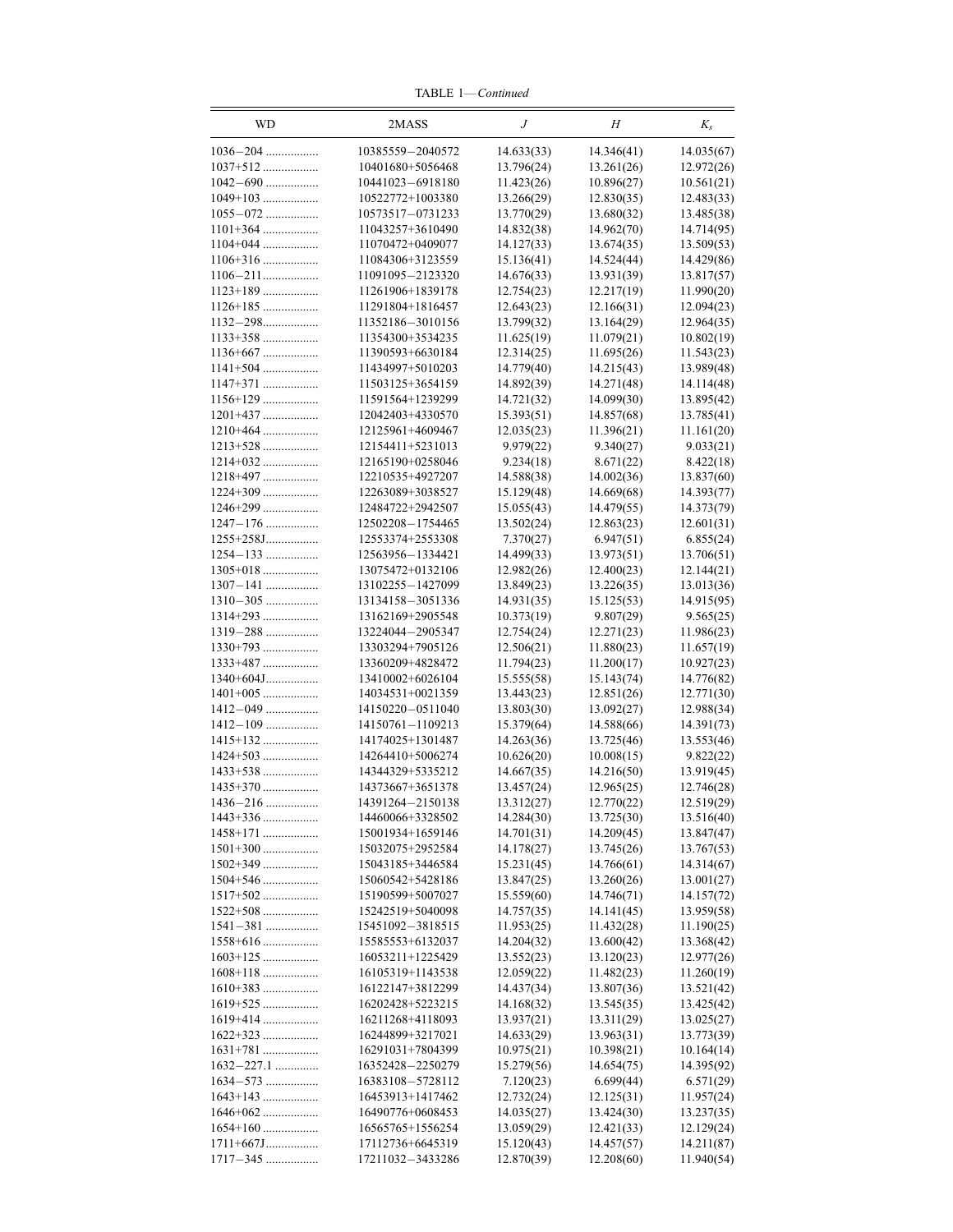| <b>WD</b>    | 2MASS            | J          | H          | $K_{s}$    |
|--------------|------------------|------------|------------|------------|
| $1820+580$ J | 18202977+5804410 | 14.058(32) | 13.718(35) | 13.401(39) |
| $1833+644$   | 18332921+6431520 | 14.098(30) | 13.516(30) | 13.241(38) |
| $1845+019$   | 18473908+0157356 | 12.398(53) | 12.014(82) | 11.520(47) |
| $1844 - 654$ | 18490202-6525144 | 12.703(24) | 12.045(26) | 11.833(21) |
| 1950+279     | 19522838+2807527 | 15.187(48) | 14.635(60) | 14.527(80) |
| $2009+622$   | 20104287+6225321 | 14.277(31) | 13.915(31) | 13.578(48) |
| $2013+400J$  | 20130936+4002242 | 13.044(24) | 12.520(24) | 12.260(32) |
| $2024+200$ J | 20241609+2000474 | 14.370(33) | 13.845(43) | 13.595(47) |
| $2101 - 364$ | 21044692-3615251 | 14.515(26) | 13.915(32) | 13.756(38) |
| 2108-431     | 21113740-4258116 | 12.773(24) | 12.161(23) | 11.934(25) |
| $2118 - 333$ | 21214687-3310477 | 12.595(24) | 11.950(25) | 11.734(25) |
| $2131+066$   | 21340822+0650573 | 15.317(42) | 14.723(60) | 14.486(92) |
| $2133+463$   | 21351760+4633174 | 11.297(21) | 10.756(17) | 10.460(19) |
| $2151 - 015$ | 21540644-0117102 | 12.452(29) | 11.778(22) | 11.414(27) |
| $2154+408$   | 21561824+4102452 | 12.877(25) | 12.383(33) | 12.148(27) |
| 2237+819     | 22371556+8210273 | 12.824(26) | 12.282(32) | 11.978(24) |
| $2256+249$   | 22584811+2515439 | 11.675(20) | 11.180(25) | 10.915(18) |
| $2311 - 068$ | 23142520-0632475 | 14.951(36) | 14.942(71) | 14.730(93) |
| $2317+268$   | 23200401+2706237 | 14.609(33) | 14.074(36) | 13.783(50) |
| $2318 - 137$ | 23210825-1327465 | 12.074(22) | 11.444(24) | 11.174(21) |
| $2326 - 224$ | 23283886-2210209 | 12.627(26) | 12.035(23) | 11.766(21) |
| 2336–187     | 23385279-1826123 | 15.057(40) | 14.939(63) | 14.681(93) |
|              |                  |            |            |            |

Nore.—Table 1 is also available in machine-readable form in the electronic edition of the Astronomical Journal.

# 2.4. Number Statistics

Table 3 lists the total number of WDs with near-IR excess reported in this work, as well as the break-down into each of the three binary status categories used in Table 2 (i.e., confirmed, candidate, and tentative). We also show the numbers of WDs that are newly reported in this work and the current status of the binary candidates/WDs with near-IR excess reported in Paper I. Of the 153 objects reported in this work, 54% are new, and the remainder were first reported in Paper I. At the time of Paper I, only about one-half of our reported WDs with near-IR excess were already known to be binaries, but in the intervening years more work has been accomplished in this field, and the fraction of confirmed binaries (as reported in the literature) from our total sample in this work is close to 70%. For example, 20 of the candidates from Paper I were subsequently confirmed by us to be binaries at small angular separations that are resolvable by HSTACS (Paper III). This leaves 27 firm binary candidates (19 of which are new to this work) and 21 tentative candidates (17 of which are new to this work).

Of the 95 candidates from Paper I, 27 are ''missing'' from our current sample of WDs with near-IR excess. Fifteen of these were removed because of better identification information<sup>8</sup> that leaves them as either undetected by 2MASS or with their identifications uncertain. Another nine were excluded from the current candidate list because they have only moderate or poor 2MASS detections. The remaining three ''missing'' WDs are equally divided among being reclassified as something other than a WD, not satisfying the red selection criteria with the recalibrated All Sky photometry, and not being included in the All Sky PSC. Of the 15 tentative candidates from Paper I, all but three have been excluded from the current candidate list because they have only moderate 2MASS detections.

## 3. ANALYSIS AND DISCUSSION

### 3.1. Discussion of the Synthetic Photometry Method

Tremblay & Bergeron (2007) have recently suggested that a method involving the calculation of synthetic photometry from WD model atmospheres is more efficient than our color selection technique as a means to identify WDs with near-IR excess that are binary candidates. While the former method is undeniably effective and possibly has a lower ''false positive'' rate, it requires multiband optical and near-IR photometry for each target, and is also more computationally and analytically complex than simple color selection from the preexisting, homogenous 2MASS PSC. Consequently, we suggest that the latter method is, in fact, the more efficient method of identifying binary candidates, in terms of simplicity and ease of use (also see  $\S$  3.2.1). The synthetic photometry method is likely more effective at providing subsequent confirmation and characterization of the near-IR excess in color-selected binary candidates (e.g., see discussion of WD  $0145 - 221$  in § 3.2.2).

# 3.2. Comparison with the Paper I Results

#### 3.2.1. Current Status of Past Binary Candidates

Overall, our ''success'' rate in finding binary candidates using 2MASS color selection that were subsequently confirmed as binaries is very high. For example, in Paper I we reported 47 new binary candidates (excluding the tentative candidates). Eighteen of these have now been excluded from our sample for reasons other than simply having moderate or poor 2MASS detections (see  $\S$  2.4). Of the remaining 29, 28 have been confirmed as binaries by us in Paper III via high angular resolution imaging (20 objects) or using a method similar to that described by Tremblay & Bergeron (2007; eight objects). So, our confirmed success rate is 80% (including the 48 already known binaries recovered as part of the original 95 candidates in Paper I), while  $8$  A few of these were noted independently in Tremblay & Bergeron (2007). Our confirmed false positive rate (for targets that have been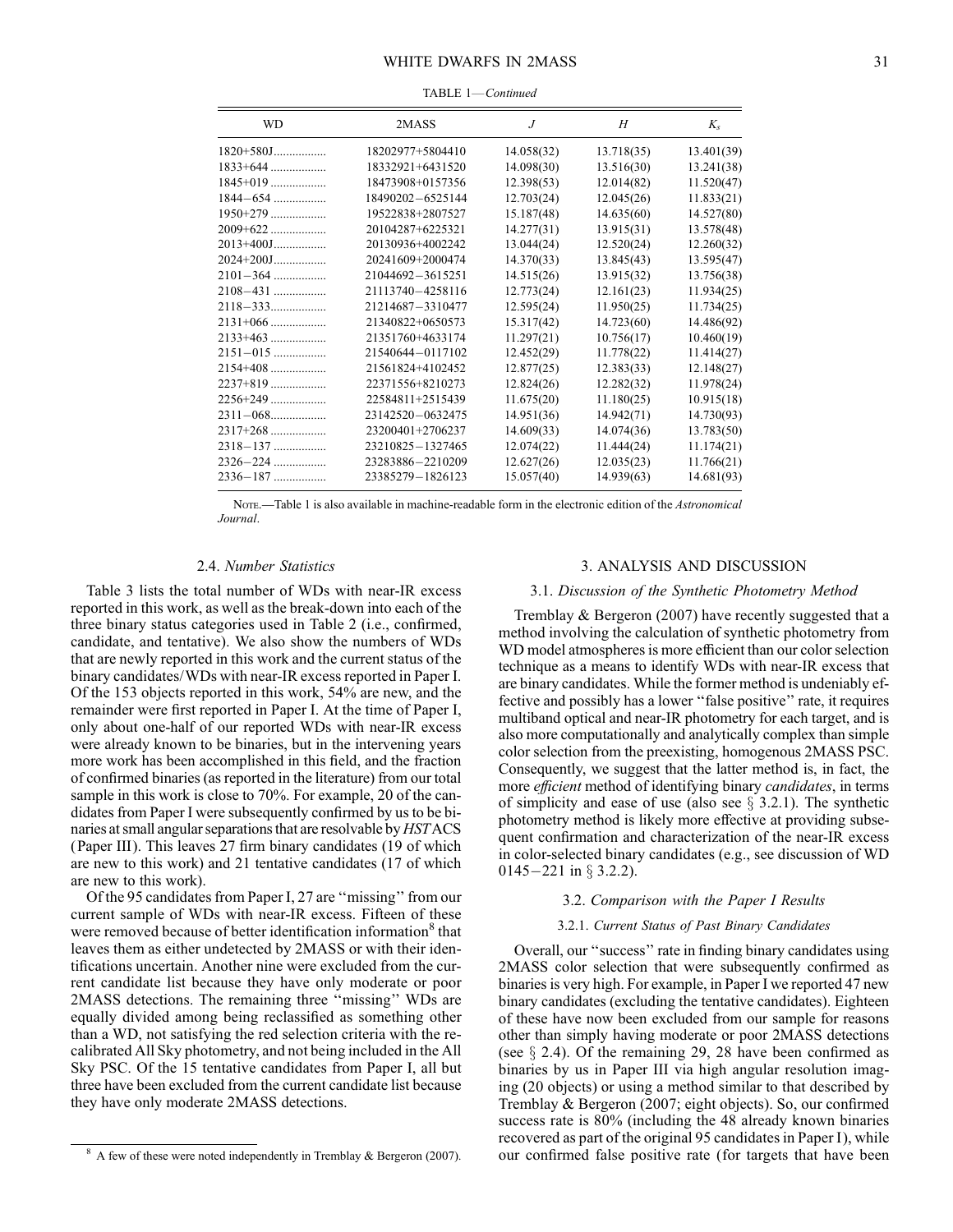| <b>WD</b><br>(1)             | <b>Binary Status</b><br>(2) | <b>Binary Status References</b><br>(3) | Spectral Types<br>(4)               | $a_{\rm sep}$<br>(arcsec)<br>(5) | Data<br>(6)                | References<br>for Cols. $(4)–(6)$<br>(7) | Comments<br>(8)          |
|------------------------------|-----------------------------|----------------------------------------|-------------------------------------|----------------------------------|----------------------------|------------------------------------------|--------------------------|
| $0014+097$                   | Confirmed                   | 36                                     | WD+dM                               | $\cdots$                         | $\mathbf S$                | 36                                       | $\ldots$                 |
|                              |                             |                                        | $dM2-4$                             | ≲4                               | IP                         | This work                                | $\ldots$                 |
| $0017+061$                   | Confirmed                   | 7, 8                                   | DA2+dM4                             | 2.0                              | IP                         | 8                                        | $\cdots$                 |
|                              |                             |                                        | $dM0 - 2.5$                         | ≤4                               | $_{\rm IP}$                | This work                                | $\ldots$                 |
| $0018 - 267$                 | Tentative                   | This work                              | $dG8-K2$                            | ≤4                               | $_{\rm IP}$                | This work                                | See Appendix             |
| $0023 + 388$                 | Confirmed                   | 43, Papers I and III                   | $WD+dM5.5$                          | $≤0.025$                         | IP                         | Paper III                                | See Appendix             |
|                              |                             |                                        | $dM3-5$                             | ≤4                               | $_{\rm IP}$                | This work                                | $\ldots$                 |
| $0027 - 549$                 | Confirmed                   | 47, 62                                 | $DA+ dM3$                           | $\overline{4}$                   | IS                         | 47, 62                                   | $\ldots$                 |
| $0034 - 211$                 | Confirmed                   | 8, 43, Papers I and III                | $dM1 - 2.5$<br>$WD+dM3.5$           | ≲4                               | $_{\rm IP}$<br>$_{\rm IP}$ | This work                                | $\ldots$                 |
|                              |                             |                                        | $DA3+dM3$                           | 0.328<br>< 0.5                   | $_{\rm IP}$                | Paper III<br>8                           | See Appendix             |
|                              |                             |                                        | $dM1-3$                             | $\leq 4$                         | $_{\rm IP}$                | This work                                | $\ldots$<br>$\cdots$     |
| $0041+092$                   | Confirmed                   | 30, 43                                 | $DA+dK2$                            | ≤0.08                            | $_{\rm IP}$                | 2                                        | See Appendix             |
|                              |                             |                                        | $DA+dK1-3$                          | ${<}1.9$                         | <b>IPS</b>                 | 30                                       | $\ldots$                 |
|                              |                             |                                        | $dK3-5$                             | $\leq 4$                         | $_{\rm IP}$                | This work                                | $\ldots$                 |
| $0104 - 331$                 | Candidate                   | This work                              | $dM0-4.5$                           | $\leq 4$                         | $_{\rm IP}$                | This work                                | $\ldots$                 |
| $0116 - 231$                 | Confirmed                   | Papers I and III                       | $WD+dM4.5$                          | 1.105                            | $_{\rm IP}$                | Paper III                                | See Appendix             |
|                              |                             |                                        | $dM1-5$                             | ≲4                               | $_{\rm IP}$                | This work                                | $\ldots$                 |
| $0130 - 196$                 | Candidate                   | Paper I                                | $dM0-4.5$                           | $\leq 4$                         | IP                         | This work                                | See Appendix             |
| $0131 - 163$                 | Confirmed                   | 8, Papers I and III                    | $WD+dM3.5$                          | 0.189                            | $_{\rm IP}$                | Paper III                                | $\ldots$                 |
|                              |                             |                                        | $DA1+dM2$                           | < 0.5                            | $_{\rm IP}$                | 8                                        | $\cdots$                 |
|                              |                             |                                        | $dM1-3$                             | ≲4                               | IP                         | This work                                | $\cdots$                 |
| $0145 - 705$<br>$0145 - 221$ | Candidate                   | This work                              | $dG6-dK3$                           | $\leq 4$                         | $_{\rm IP}$                | This work                                | $\cdots$                 |
|                              | Confirmed                   | 8, Paper I                             | $DA4+dL6$<br>dK1–4                  | < 0.3<br>$\leq 4$                | IP<br>$_{\rm IP}$          | 8<br>This work                           | $\ldots$                 |
| $J0148 - 255$                | Confirmed                   | 14, 43, 45, 79, Papers I and III       | $WD+dM3.5$                          | 2.295                            | $_{\rm IP}$                | Paper III                                | $\ldots$<br>See Appendix |
|                              |                             |                                        | $dM1-3$                             | $\leq 4$                         | IP                         | This work                                | $\ldots$                 |
|                              |                             |                                        | $WD+dM3-4$                          | $\leq 10$                        | $_{\rm IP}$                | 14                                       | $\cdots$                 |
| $0205+133$                   | Confirmed                   | 15, Papers I and III                   | WD+dM1                              | 1.257                            | $_{\rm IP}$                | Paper III                                | $\cdots$                 |
|                              |                             |                                        | $dM0-3$                             | $\leq 4$                         | IP                         | This work                                | $\cdots$                 |
| $0208 - 153$                 | Confirmed                   | Papers I and III                       | WD+dM2                              | 2.647                            | IP                         | Paper III                                | $\ldots$                 |
|                              |                             |                                        | $dM2.5-4.5$                         | $\leq 4$                         | IP                         | This work                                | $\ldots$                 |
| $0232+035$                   | Confirmed                   | 43, 66                                 | $DA+dM$                             | Close                            | S                          | 18,66                                    | See Appendix             |
|                              |                             |                                        | $dK3-M1$                            | $\leq 4$                         | $\rm IP$                   | This work                                | $\ldots$                 |
| $0237+115$                   | Confirmed                   | 15, 43, Paper III                      | WD+dM3                              | 0.124                            | IP                         | Paper III                                | $\cdots$                 |
|                              |                             |                                        | $dM0-2$                             | ≲4                               | $_{\rm IP}$                | This work                                | $\ldots$                 |
| $0248 + 601$                 | Candidate                   | This work                              | $dM0-2$                             | ≲4                               | $_{\rm IP}$                | This work                                | $\ldots$                 |
| $J0254 - 053$                | Confirmed                   | 43, 69                                 | DA+K0 IV                            | $\ldots$<br>≤0.08                | S<br>$\rm IP$              | 69<br>$\overline{c}$                     | See Appendix             |
|                              |                             |                                        | DA+K0 IV-III<br>$dK0-4$ (G5-K0 III) | $\leq 4$                         | $_{\rm IP}$                | This work                                | $\ddots$                 |
| $0255+009.2$                 | Confirmed                   | 51, 60                                 | DA+dM3e                             | Close                            | S                          | 60                                       | $\ldots$<br>See Appendix |
|                              |                             |                                        | dM or M III                         | $\leq 4$                         | $\rm IP$                   | This work                                | $\mathbf{r}$<br>$\cdots$ |
| $0258 + 184$                 | Tentative                   | 38, this work                          | $\cdots$                            | $\leq 4$                         | $_{\rm IP}$                | This work                                | See Appendix             |
| $0303 - 007$                 | Confirmed                   | 43, Papers I and III, 60               | DA+dM2                              | Close                            | S                          | 75,60                                    | $\cdots$                 |
|                              |                             |                                        | WD+dM4                              | $≤0.025$                         | $_{\rm IP}$                | Paper III                                | $\ldots$                 |
|                              |                             |                                        | $dM1-3$                             | ≲4                               | IP                         | This work                                | $\ldots$                 |
| $0302+621$                   | Tentative                   | This work                              | $\cdots$                            | ≲4                               | IP                         | This work                                | See Appendix             |
| $0308+096$                   | Confirmed                   | 8, 15, 43, 54                          | DA2+dM4.5                           | Close                            | $\rm IP$                   | 8                                        | See Appendix             |
|                              |                             |                                        | $dM1-4$                             | ≤4                               | IP                         | This work                                | $\ldots$                 |
| $0309 - 275$                 | Candidate                   | Paper I                                | $dK7-M0$                            | ≲4                               | IP                         | This work                                | $\ldots$                 |
| $0312+019$                   | Candidate                   | This work                              | dK5-M5                              | ≲4                               | $\rm IP$                   | This work                                | See Appendix             |
| $0347 - 137$                 | Confirmed                   | 8, Papers I and III                    | $WD+dM4.5$                          | 1.052                            | IP                         | Paper III                                | $\cdots$                 |
|                              |                             |                                        | $DA2+dM3$<br>$dM1-3$                | ${\leq}0.5$<br>≲4                | IP<br>IP                   | 8<br>This work                           | $\ldots$                 |
| $J0357+286$                  | Confirmed                   | 26, 27, 43, Paper I                    | WD+dK2                              | Close                            | S                          | 26, 27                                   | $\ldots$<br>See Appendix |
|                              |                             |                                        | $dK4-dM2$                           | ≲4                               | IP                         | This work                                | $\cdots$                 |
| $0354+463$                   | Confirmed                   | 8, 43, Paper III                       | WD+dM7                              | $≤0.025$                         | IP                         | Paper III                                | $\cdots$                 |
|                              |                             |                                        | $DA6+dM7$                           | $\leq 0.5$                       | $_{\rm IP}$                | 8                                        | $\cdots$                 |
|                              |                             |                                        | $dM4 - 5.5$                         | ≲4                               | IP                         | This work                                | .                        |
| $0357 - 233$                 | Confirmed                   | 8, Papers I and III                    | WD+dM3                              | 1.190                            | IP                         | Paper III                                | $\cdots$                 |
|                              |                             |                                        | $DA1+dM3$                           | 1.2                              | $_{\rm IP}$                | 8                                        | $\ldots$                 |
|                              |                             |                                        | $\cdots$                            | ≲4                               | $_{\rm IP}$                | This work                                | $\cdots$                 |
| $0357+081$                   | Tentative                   | This work                              | .                                   | $\leq 4$                         | $_{\rm IP}$                | This work                                | $\cdots$                 |

TABLE 2 Binary Parameters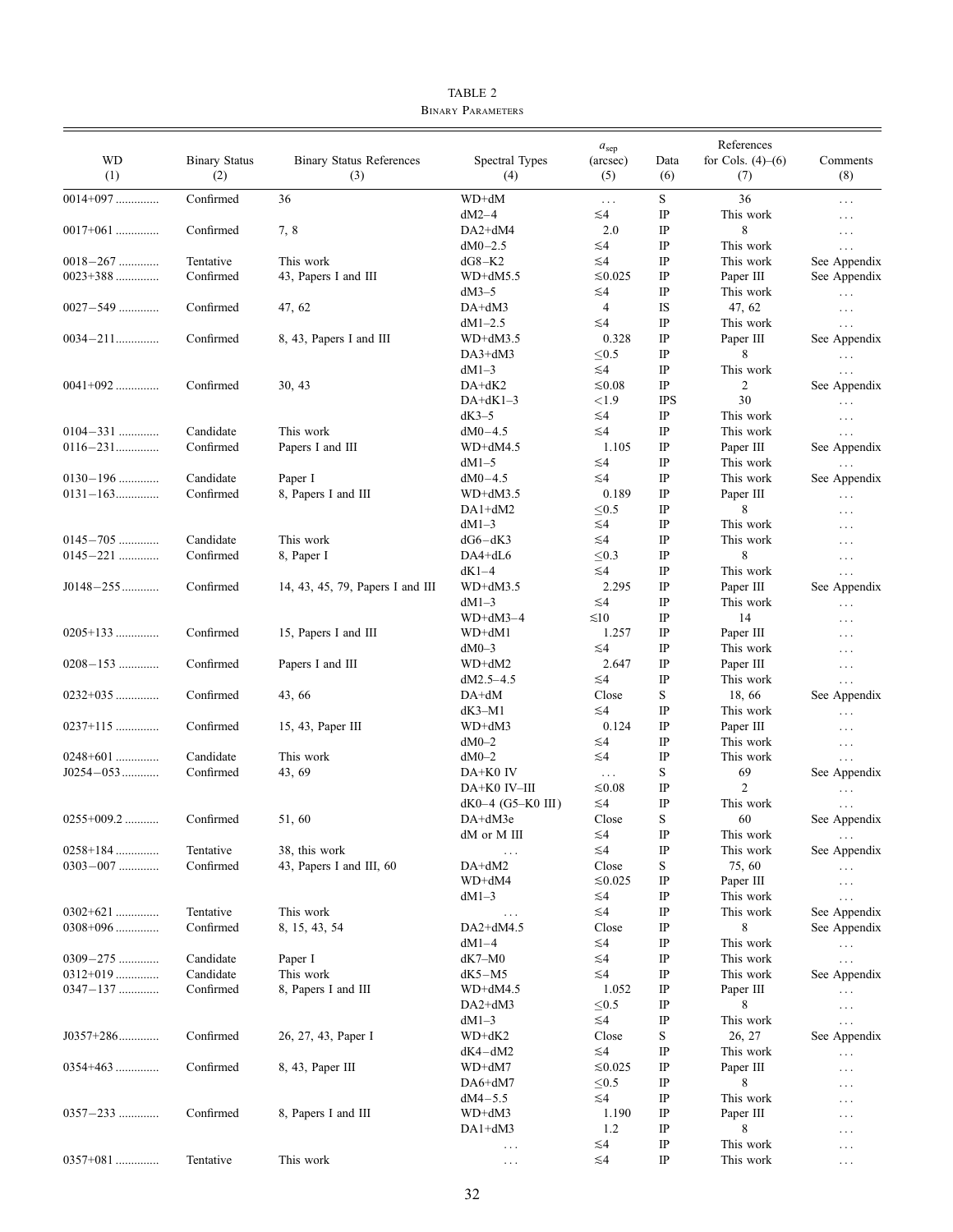|  |  | TABLE 2-Continued |
|--|--|-------------------|
|--|--|-------------------|

|              |                      |                                 |                      | $a_{\rm sep}$   |             | References          |              |
|--------------|----------------------|---------------------------------|----------------------|-----------------|-------------|---------------------|--------------|
| WD           | <b>Binary Status</b> | <b>Binary Status References</b> | Spectral Types       | (arcsec)        | Data        | for Cols. $(4)–(6)$ | Comments     |
| (1)          | (2)                  | (3)                             | (4)                  | (5)             | (6)         | (7)                 | (8)          |
| $0413 - 077$ | Confirmed            | 43, Paper I                     | WD+dM4.5e            | $\approx$ 7     | $\bf{I}$    | 68, 9               | See Appendix |
| $0416+272$   | Tentative            | This work                       | .                    | $\leq 4$        | $_{\rm IP}$ | This work           | See Appendix |
| 0419-487     | Confirmed            | 3, 42                           | WD+dM6               | Close           | SP          | 3                   | See Appendix |
|              |                      |                                 | WD+dM4               | Close           | S           | 42                  | $\cdots$     |
|              |                      |                                 | $dM3-4.5$            | $\leq 4$        | $_{\rm IP}$ | This work           | $\ldots$     |
| $0429+176$   | Confirmed            | 35, 43, Paper I                 | DA+dM4.5e            | Close           | SP          | 35                  | See Appendix |
|              |                      |                                 | $dM2-3$              | $\leq 4$        | $_{\rm IP}$ | This work           | $\cdots$     |
| $0430+136$   | Confirmed            | 43, 75, Paper I                 | $DA+dM$              | $\ldots$        | S           | 75                  | $\cdots$     |
|              |                      |                                 | $dM0.5-2.5$          | $\leq 4$        | $_{\rm IP}$ | This work           | $\cdots$     |
| $0458 - 662$ | Confirmed            | 24, 43, Papers I and III        | DA+dM2               | Close           | <b>PS</b>   | 24                  | See Appendix |
|              |                      |                                 | $WD+dM2.5$           | $≤0.025$        | $_{\rm IP}$ | Paper III           | $\cdots$     |
| $0627+299$   | Tentative            | This work                       | $\cdots$             | ≲4              | IP          | This work           | See Appendix |
| $0628 - 020$ | Confirmed            | 43, 47, 62, Paper I             | WD+dM                | $\overline{4}$  | IS          | 47                  | See Appendix |
|              |                      |                                 | $dM2.5-4.5$          | $\leq 4$        | $_{\rm IP}$ | This work           | $\cdots$     |
| $0710+741$   | Confirmed            | 8, Paper I                      | DA3+dM7              | Close           | $_{\rm IP}$ | 8                   | See Appendix |
| $0718 - 316$ | Confirmed            | 43, 70                          | $DAO+dM0-2$          | Close           | S           | 70                  | See Appendix |
| $0752 - 146$ | Confirmed            | 8, Paper I                      | DA3+dM6              | Close           | $_{\rm IP}$ | 8                   | $\ldots$     |
| $0800 - 533$ | Candidate            | 77, 29, this work               | $dM3-4$              | $\ldots$        | P           | 29                  | See Appendix |
|              |                      |                                 | $dK3-5$ or $dM2-3$   | ≲4              | $_{\rm IP}$ | This work           | $\cdots$     |
| $0802+387$   | Tentative            | This work                       | $\cdots$             | ≲4              | $_{\rm IP}$ | This work           | See Appendix |
| $0805+654$   | Confirmed            | 36                              | WD+dM                | $\ldots$        | S           | 36                  | .            |
|              |                      |                                 | $dM2-4$              | ≲4              | IP          | This work           | .            |
| $0812+478$   | Candidate            | Paper I                         | $\cdots$             | ≲4              | $_{\rm IP}$ | This work           | $\cdots$     |
| $0824 + 288$ | Confirmed            | 8, 15, 36, 43                   | $DA1+dC+dM3.5$       | ≤0.5, 3.3       | $_{\rm IP}$ | 8                   | $\cdots$     |
|              |                      |                                 | $dK6-M1$             | ≲4              | IP          | This work           | .            |
| $0852+630$   | Candidate            | This work                       | $\cdots$             | ≲4              | $_{\rm IP}$ | This work           | See Appendix |
| $0858 - 220$ | Confirmed            | 43, 55, 61                      | $DC+dM$              | 5               | <b>IPS</b>  | 55                  | See Appendix |
|              |                      |                                 | $dK5-M2$             | $\sim$ 4        | $_{\rm IP}$ | This work           | $\cdots$     |
| $0908+226$   | Candidate            | 43, Paper I                     | late dK              | ≲4              | $_{\rm IP}$ | This work           | See Appendix |
| 0915+201     | Confirmed            | Paper I, this work              | Mid $dK -$ late $dM$ | $\leq 4$        | $_{\rm IP}$ | This work           | See Appendix |
| $0928+399$   | Confirmed            | 60                              | DA+dM3e              | Close           | S           | 60                  | $\cdots$     |
|              |                      |                                 | $dM3-8$              | $\leq 4$        | $_{\rm IP}$ | This work           | $\cdots$     |
| $0933+025$   | Confirmed            | 8, 15, 36, 43                   | $DA2+dM3.5$          | < 0.5           | $_{\rm IP}$ | 8                   | $\cdots$     |
|              |                      |                                 | $dM2-3$              | ≲4              | IP          | This work           | $\cdots$     |
| $0937 - 095$ | Candidate            | Paper I                         | $dK4-M4$             | ≲4              | $_{\rm IP}$ | This work           | See Appendix |
| 0949+451     | Confirmed            | Paper III                       | $WD+dM4.5$           | 2.892           | $_{\rm IP}$ | Paper III           | See Appendix |
|              |                      |                                 | $dM3 - 4.5$          | ≲4              | $_{\rm IP}$ | This work           | $\cdots$     |
| $0950+185$   | Confirmed            | 8, 15, 36, 43                   | $DA2+dM2$            | 1.1             | $_{\rm IP}$ | 8                   | $\cdots$     |
|              |                      |                                 | $dM0-1$              | $\leq 4$        | $_{\rm IP}$ | This work           | .            |
| $0956+045$   | Confirmed            | 8, 15, 43                       | DA3+dM4.5            | 2.0             | IP          | 8                   | $\cdots$     |
|              |                      |                                 | $dM2 - 5.5$          | $\leq 4$        | $_{\rm IP}$ | This work           |              |
| $1001+203$   | Confirmed            | 8, 15, 36, 43, Paper I          | $DA2+dM3$            | $\leq 0.5$      | $\rm IP$    | $\,$ 8 $\,$         | $\cdots$     |
|              |                      |                                 | $dM1 - 3.5$          | ≲4              | IP          | This work           | $\cdots$     |
| $1004 - 178$ | Candidate            | This work                       | $dM0.5-3$            | ≲4              | $\rm IP$    | This work           | $\cdots$     |
| $1013 - 050$ | Confirmed            | 8, 43, Paper I                  | DAO1+dM4.5+dM1+dM1   | Close, 3.2, 3.2 | IP          | 8                   | See Appendix |
|              |                      |                                 | $dM0-2.5$            | ≲4              | $\rm IP$    | This work           | $\cdots$     |
| $1015 - 173$ | Candidate            | Paper I                         |                      | $\leq 4$        | $\rm IP$    | This work           | $\cdots$     |
| $1026 + 002$ | Confirmed            | 8, 15, 36, 43, 54, Paper I      | DA3+dM4e             | Close           | S           | 54                  | See Appendix |
|              |                      |                                 | DA3+dM4.5            | Close           | $\rm IP$    | 8                   | $\cdots$     |
|              |                      |                                 | $dM2.5-4$            | ≲4              | $\rm IP$    | This work           | $\ldots$     |
| $1027 - 039$ | Candidate            | This work                       | $dM2-7$              | ≲4              | $_{\rm IP}$ | This work           | See Appendix |
| $1033+464$   | Confirmed            | 8, 14, 15, 36, 43               | DA2+dM4.5            | ≤ $0.5$         | $\rm IP$    | 8                   | $\cdots$     |
|              |                      |                                 | $dM2.5-4$            | ≲4              | $\rm IP$    | This work           | $\cdots$     |
|              |                      |                                 | $WD+dM4-5$           | $\leq 10$       | $\rm IP$    | 14                  | $\cdots$     |
| $1036 - 204$ | Tentative            | Paper II, this work             | $\ldots$             | ≲4              | IP          | This work           | See Appendix |
| $1037 + 512$ | Confirmed            | 36, Paper I                     | WD+dM                | $\ldots$        | S           | 36                  | $\cdots$     |
|              |                      |                                 | $dM2.5 - 4.5$        | $\leq 4$        | $\rm IP$    | This work           | .            |
| $1042 - 690$ | Confirmed            | 8, 44                           | $DA2+ dM4.5$         | Close           | $\rm IP$    | 8                   | See Appendix |
|              |                      |                                 | $dM4-5$              | ≲4              | $\rm IP$    | This work           | $\cdots$     |
| $1049+103$   | Confirmed            | 8, 15, 36, 43                   | DA2+dM4              | $\leq 0.5$      | $\rm IP$    | 8                   | $\cdots$     |
|              |                      |                                 | .                    | ≲4              | $\rm IP$    | This work           | $\cdots$     |
| $1055 - 072$ | Tentative            | This work                       | .                    | ≲4              | IP          | This work           | See Appendix |
| $1101+364$   | Tentative            | This work                       | $\cdots$             | ≲4              | $\rm IP$    | This work           | See Appendix |
| $1104+044$   | Confirmed            | This work                       | $WD+dK0-4$           | $\approx$ 3     | $\rm IP$    | This work           | See Appendix |
| $1106+316$   | Candidate            | Paper I                         | $dK5-M0$             | ≲4              | IP          | This work           |              |
| $1106 - 211$ | Tentative            | Paper I                         | $\cdots$             | ≲4              | $\rm IP$    | This work           | See Appendix |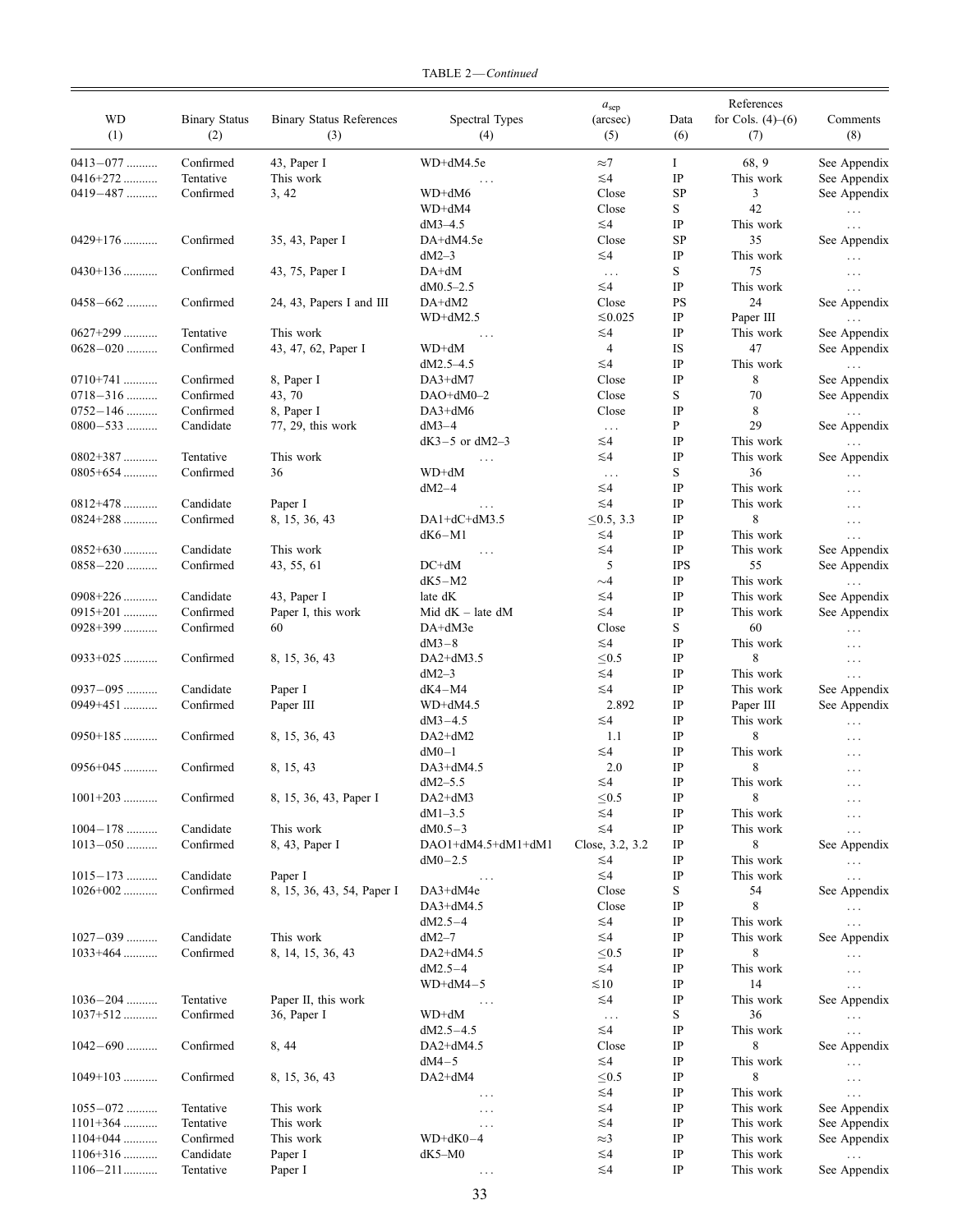| WD<br>(1)       | <b>Binary Status</b><br>(2) | <b>Binary Status References</b><br>(3) | Spectral Types<br>(4) | a <sub>sep</sub><br>(arcsec)<br>(5) | Data<br>(6) | References<br>for Cols. $(4)–(6)$<br>(7) | Comments<br>(8) |
|-----------------|-----------------------------|----------------------------------------|-----------------------|-------------------------------------|-------------|------------------------------------------|-----------------|
| $1123+189$      | Confirmed                   | 8, 15, 43, 56, Paper I                 | $DA1+dM3$             | 1.3                                 | IP          | 8                                        | $\ldots$        |
|                 |                             |                                        | $dM2-3$               | $\lesssim$ 4                        | IP          | This work                                | $\ldots$        |
|                 |                             |                                        | $DA4+dM$              | $\ldots$                            | S           | 56                                       | $\cdots$        |
| $1126+185$      | Tentative                   | 15, 49                                 | $DC8 + dG - K$        | $\ldots$                            | S           | 49                                       | See Appendix    |
|                 |                             |                                        | $dK1-4$               | $\lesssim$ 4                        | $\rm IP$    | This work                                | $\ldots$        |
| $1132 - 298$    | Confirmed                   | 43, 53                                 | DA+dM4                | Close                               | S           | 53                                       | See Appendix    |
|                 |                             |                                        | $dK7-M2$              | ≲4                                  | $_{\rm IP}$ | This work                                |                 |
| $1133+358$      | Confirmed                   | 17, 43, 49, Paper I                    | DC+dM4.5e             |                                     | S           | 49                                       | $\ldots$        |
|                 |                             |                                        | $dM2.5-4$             | $\sim$ $\sim$ $\sim$<br>≲4          | $_{\rm IP}$ | This work                                | $\ldots$        |
| $1136+667$      | Confirmed                   |                                        |                       | Close                               | S           | 23                                       | $\ldots$        |
|                 |                             | 21, 23, 43, 63, Paper I                | DAO+dMe               |                                     |             |                                          | See Appendix    |
|                 |                             |                                        | $DAO+dK7$             | Close                               | $\mathbf S$ | 63                                       | $\ldots$        |
|                 |                             |                                        | $dK6-M0$              | $\leq 4$                            | $_{\rm IP}$ | This work                                | $\ldots$        |
| $1141+504$      | Confirmed                   | 15,60                                  | DA+dM4e               | Close                               | S           | 60                                       | $\cdots$        |
|                 |                             |                                        | $dK3-M3.5$            | ≲4                                  | $_{\rm IP}$ | This work                                | $\ldots$        |
| $1147+371$      | Candidate                   | This work                              | $dK5-M2.5$            | $\leq 4$                            | $_{\rm IP}$ | This work                                | $\ldots$        |
| $1156+129$      | Tentative                   | Paper I                                | $dK6-M2.5$            | ≲4                                  | $_{\rm IP}$ | This work                                | See Appendix    |
| $1201+437$      | Tentative                   | 12, 15, 43, Paper I                    | $DC+dMe$              | $\ldots$                            | $\ldots$    | 12                                       | See Appendix    |
|                 |                             |                                        | $\ldots$              | $\lesssim$ 4                        | $_{\rm IP}$ | This work                                | $\ldots$        |
| $1210+464$      | Confirmed                   | 8, 15, 36, 43, Paper I                 | $DA2+dM2$             | < 0.5                               | IP          | 8                                        | $\ldots$        |
|                 |                             |                                        | $dM0-2$               | $\lesssim$ 4                        | $_{\rm IP}$ | This work                                |                 |
|                 |                             |                                        |                       |                                     | S           | 34                                       | $\cdots$        |
| $1213+528$      | Confirmed                   | 34, 43, 50                             | DA+dM2                | Close                               |             |                                          | See Appendix    |
|                 |                             |                                        | $dM3-5$               | $\leq 4$                            | IP          | This work                                | $\ldots$        |
|                 |                             |                                        | DA+dM4.5e             | $\ldots$                            | P           | 50                                       | $\cdots$        |
| $1214+032$      | Confirmed                   | 43, 55, 62, Paper I                    | DA+sdM3               | $\overline{c}$                      | IS          | 55, 62                                   | $\ldots$        |
|                 |                             |                                        | $dM2-3$               | ≲4                                  | $_{\rm IP}$ | This work                                | $\ldots$        |
| $1218+497$      | Confirmed                   | 60, Papers I and III                   | WD+dM4                | 0.302                               | $_{\rm IP}$ | Paper III                                | $\ldots$        |
|                 |                             |                                        | DA+dM4e               | Close                               | S           | 60                                       | $\ldots$        |
|                 |                             |                                        | $dK4-M2$              | ≲4                                  | $\rm IP$    | This work                                | $\cdots$        |
| $1224 + 309$    | Confirmed                   | 15, 46, Paper I                        | DA+dM4+               | Close                               | <b>PS</b>   | 46                                       | See Appendix    |
| $1246+299$      | Candidate                   | This work                              | $dK3-M0$              | $\leq 4$                            | $_{\rm IP}$ | This work                                |                 |
|                 |                             |                                        |                       | Close                               |             |                                          |                 |
| $1247 - 176$    | Confirmed                   | 32, 33, Paper I                        | DA+dMe                |                                     | S           | 32, 33                                   | See Appendix    |
|                 |                             |                                        | $dM1-3$               | $\lesssim$ 4                        | IP          | This work                                | $\ldots$        |
| J1255+258       | Confirmed                   | 10, 43                                 | sdO+G5 III            | Close                               | $\mathbf S$ | 10, 25                                   | See Appendix    |
|                 |                             |                                        | $\ldots$ .            | $≤ 0.05$                            | Ι           | 5                                        | $\ldots$        |
|                 |                             |                                        | $G3-K0$ III           | ≲4                                  | $_{\rm IP}$ | This work                                | $\ldots$        |
| $1254 - 133$    | Candidate                   | This work                              | $dM0-5$               | ≤4                                  | $_{\rm IP}$ | This work                                | $\ldots$        |
| 1305+018        | Confirmed                   | 4, this work                           | $dM1-3.5$             | $\leq$ 2                            | $_{\rm IP}$ | This work                                | See Appendix    |
| $1307 - 141$    | Candidate                   | Paper I                                | $dK7-M2.5$            | ≲4                                  | $_{\rm IP}$ | This work                                | $\ldots$        |
| $1310 - 305$    | Tentative                   | This work                              | $\ldots$              | $\leq 4$                            | $_{\rm IP}$ | This work                                | See Appendix    |
| $1314+293$      | Confirmed                   | 36, 39                                 | DAwk+dM3.5e           | 3                                   | <b>IPS</b>  | 39                                       | See Appendix    |
|                 |                             |                                        | $dM0.5-3$             | ≤4                                  | $_{\rm IP}$ | This work                                |                 |
|                 |                             | 33                                     | $DA+dM$               |                                     | S           | 33                                       | $\ldots$        |
| 1319—288 ……………. | Confirmed                   |                                        |                       | $\cdots$                            |             |                                          | $\ldots$        |
| $1330+793$      | Confirmed                   | Paper I                                | $dM0-2$               | $\approx 3.9$                       | IP          | This work                                | See Appendix    |
| $1333+487$      | Confirmed                   | 16, 43, Papers I and III               | WD+dM5                | 2.947                               | IP          | Paper III                                | $\ldots$        |
|                 |                             |                                        | $DB+dM$               | "Unresolved visually"               | PS          | 16                                       | $\ldots$        |
|                 |                             |                                        | $dM2-4$               | ≲4                                  | IP          | This work                                | $\ldots$        |
| J1340+604       | Confirmed                   | 43, 60, Paper III                      | WD+dM4                | $≤0.025$                            | IP          | Paper III                                | See Appendix    |
|                 |                             |                                        | $DA+dM3e$             | Close                               | S           | 60                                       | $\ldots$        |
| $1401+005$      | Candidate                   | This work                              | $dK5+$                | ≲4                                  | IP          | This work                                | $\ldots$        |
| $1412 - 049$    | Confirmed                   | Papers I and III                       | WD+dM0                | 3.508                               | IP          | Paper III                                | $\ldots$        |
| 1412-109        | Confirmed                   | This work                              | K8-M5 III             | ≲4                                  | IP          | This work                                | See Appendix    |
| $1415+132$      | Confirmed                   | 11, 19                                 | $DA+dM3+$             | Close                               | S           | 11                                       |                 |
|                 |                             |                                        |                       | ≲4                                  | IP          | This work                                | $\ldots$        |
|                 |                             |                                        | $dK3-M2$              |                                     |             |                                          | $\ldots$        |
| $1424 + 503$    | Confirmed                   | 43, 59                                 | $DA2+dM$              | Close                               | S           | 59                                       | See Appendix    |
|                 |                             |                                        | $dK7-M2.5$            | $\leq 4$                            | IP          | This work                                | $\cdots$        |
|                 | Confirmed                   | 15, 43, 60, Paper III                  | DA+dM4                | Close                               | S           | 60                                       | See Appendix    |
|                 |                             |                                        | WD+dM5                | ≤0.025                              | IP          | Paper III                                | $\ldots$        |
|                 |                             |                                        | $DA2+ dM4.5$          | $\leq 0.5$                          | IP          | 8                                        | $\cdots$        |
| 1435+370        | Confirmed                   | Papers I and III                       | $WD+dM2.5$            | 1.251                               | IP          | Paper III                                | .               |
|                 | Confirmed                   | 78, Paper I                            | $DA+dM$               | $\ldots$                            | S           | 78                                       | $\cdots$        |
|                 |                             |                                        | $dM2 - 3.5$           | ≲4                                  | IP          | This work                                | $\ldots$        |
| 1443+336        | Confirmed                   | 15, 36, Papers I and III               | $WD+dM2.5$            | 0.679                               | IP          | Paper III                                | See Appendix    |
|                 |                             |                                        |                       |                                     | IP          |                                          |                 |
|                 |                             |                                        | $dK4-M3$              | ≲4                                  |             | This work                                | $\ldots$        |
| 1458+171        | Confirmed                   | Papers I and III                       | WD+dM5                | ≤0.025                              | IP          | Paper III                                | $\ldots$        |
|                 |                             |                                        | $dM4 - 5.5$           | ≤4                                  | $_{\rm IP}$ | This work                                | $\ldots$        |

TABLE 2—Continued

 $dM4-5.5$   $\leq 4$  IP This work ...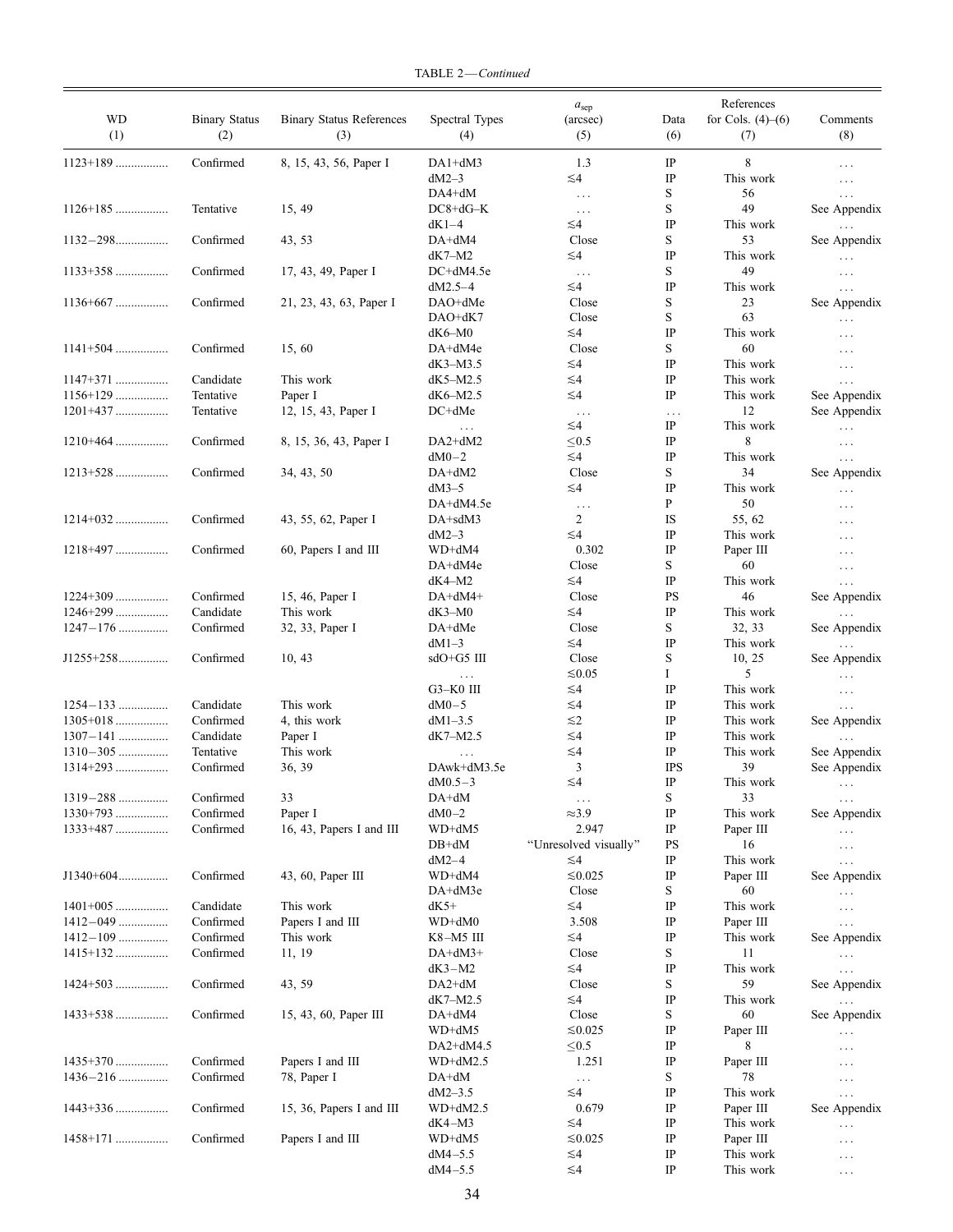| WD<br>(1)      | <b>Binary Status</b><br>(2) | <b>Binary Status References</b><br>(3) | Spectral Types<br>(4)       | $a_{\rm sep}$<br>(arcsec)<br>(5) | Data<br>(6) | References<br>for Cols. $(4)$ – $(6)$<br>(7) | Comments<br>(8)          |
|----------------|-----------------------------|----------------------------------------|-----------------------------|----------------------------------|-------------|----------------------------------------------|--------------------------|
| $1501+300$     | Tentative                   | This work                              | $\ldots$                    | $\leq 4$                         | IP          | This work                                    | See Appendix             |
| $1502+349$     | Confirmed                   | Papers I and III                       | WD+dM5                      | 1.913                            | IP          | Paper III                                    | $\cdots$                 |
| $1504 + 546$   | Confirmed                   | Papers I and III                       | DA+dMe                      | $\cdots$                         | S           | 65                                           | $\cdots$                 |
|                |                             |                                        | WD+dM4                      | $≤0.025$                         | $_{\rm IP}$ | Paper III                                    | $\cdots$                 |
|                |                             |                                        | $dM1-4$                     | ≤4                               | $_{\rm IP}$ | This work                                    | $\cdots$                 |
| $1517+502$     | Confirmed                   | $37, 43, 60,$ Papers I and III         | $DA + dCe$                  | Close                            | S           | 60                                           | See Appendix             |
|                |                             |                                        | WD+dC                       | $≤0.025$                         | IP          | Paper III                                    | $\cdots$                 |
|                |                             |                                        | $dM9-L$                     | ≤4                               | $_{\rm IP}$ | This work                                    | $\ddotsc$                |
| $1522+508$     | Confirmed                   | 60, Paper I                            | DA+dM4e                     | Close                            | $\mathbf S$ | 60                                           | $\cdots$                 |
|                |                             |                                        | $dK5-M3$                    | ≤4                               | $_{\rm IP}$ | This work                                    | $\cdots$                 |
| $1541 - 381$   | Tentative                   | This work                              | $\leq$ dM3                  | ≤4                               | $_{\rm IP}$ | This work                                    | See Appendix             |
| $1558+616$     | Confirmed                   | 43, Papers I and III                   | $WD+dM4.5$                  | 0.715                            | $_{\rm IP}$ | Paper III                                    | See Appendix             |
|                |                             |                                        | $dK5-M3.5$                  | ≤4                               | $_{\rm IP}$ | This work                                    | $\cdots$                 |
| $1603+125$     | Confirmed                   | Papers I and III                       | WD+dK3                      | $≤0.025$                         | $_{\rm IP}$ | Paper III                                    | See Appendix             |
|                |                             |                                        | $dK0-4$                     | ≤4                               | $_{\rm IP}$ | This work                                    | $\ldots$                 |
| $1608+118$     | Confirmed                   | 8                                      | $DA2+dM3$                   | 3.0                              | $_{\rm IP}$ | 8                                            | See Appendix             |
|                |                             |                                        | $dM0-2.5$                   | ≤4                               | $_{\rm IP}$ | This work                                    | $\cdots$                 |
| $1610+383$     | Confirmed                   | Paper I, this work                     | $WD+dM1-5$                  | $\approx 4$                      | IP          | This work                                    | See Appendix             |
| 1619+525       | Confirmed                   | Papers I and III                       | WD+dM+dM                    | 0.466, 2.596                     | $_{\rm IP}$ | Paper III                                    | See Appendix             |
|                |                             |                                        | $dK6-M0$                    | ≤4                               | $_{\rm IP}$ | This work                                    | $\cdots$                 |
| $1619+414$     | Confirmed                   | 43, 74, Papers I and III               | WD+dM5                      | 0.231                            | $_{\rm IP}$ | Paper III                                    | $\cdots$                 |
|                |                             |                                        | $dM2-4.5$                   | ≤4                               | $_{\rm IP}$ | This work                                    | $\cdots$                 |
|                |                             |                                        | $DA+dM$                     | $\cdots$                         | S           | 74                                           | $\cdots$                 |
| $1622+323$     | Confirmed                   | 11, 15, 36, 43, Papers I and III       | WD+dM1                      | 0.094                            | $_{\rm IP}$ | Paper III                                    | See Appendix             |
|                |                             |                                        | $dM0-1$                     | $\leq 4$                         | $_{\rm IP}$ | This work                                    |                          |
| $1631+781$     | Confirmed                   | 6, 8, 43, 64, Papers I and III         | WD+dM3+dM3                  | 0.007, 0.163                     | IP          | Paper III                                    | See Appendix             |
|                |                             |                                        | $DA+dM2-5$                  | Close                            | IS          | 6                                            | $\cdots$                 |
|                |                             |                                        | DA2+dM4-5e                  | Close                            | S           | 64                                           | $\ddotsc$                |
|                |                             |                                        | $DA1+dM3$                   | $\leq 0.5$                       | $_{\rm IP}$ | 8                                            | $\cdots$                 |
|                |                             |                                        | $dM1-3$                     | ≤4                               | $_{\rm IP}$ | This work                                    | $\cdots$                 |
| $1632 - 227.1$ | Candidate                   | This work                              | Late $dK -$ late $dM$       | ≤4                               | IP          | This work                                    | See Appendix             |
| $1634 - 573$   | Confirmed                   | 48, 72                                 | $DO+dK0$                    | 2.35                             | S           | 48, 72                                       | See Appendix             |
|                |                             |                                        | $dG9-K5$                    | ≤4                               | $_{\rm IP}$ | This work                                    | .                        |
| $1643+143$     | Confirmed                   | 8, 11, 31, 36, 58, Paper I             | $DA2+dM2$                   | < 0.5                            | $_{\rm IP}$ | 8                                            | See Appendix             |
|                |                             |                                        | $dK5-M0.5$                  | ≤4                               | $_{\rm IP}$ | This work                                    | $\cdots$                 |
|                | Confirmed                   | 15, 36, 43, Paper III                  | $WD+dM3.5$                  | 0.163                            | $_{\rm IP}$ | Paper III                                    |                          |
|                |                             |                                        | $dK5-M2$                    | ≲4                               | $_{\rm IP}$ | This work                                    | $\cdots$                 |
| $1654+160$     | Confirmed                   | 8, Paper I                             | $DB2+ dM4.5$                | 3.50                             | $_{\rm IP}$ | 8                                            | .<br>See Appendix        |
|                |                             |                                        | $dM2-5$                     | ≤4                               | $_{\rm IP}$ | This work                                    |                          |
| $J1711+667$    | Confirmed                   | 14, Paper I                            | $WD+dM5-5.5$                | $\approx$ 2.5                    | IP          | 14                                           | .<br>See Appendix        |
|                |                             |                                        | Late $dK - \text{late } dM$ | $\leq 4$                         | IP          | This work                                    |                          |
| $1717 - 345$   | Confirmed                   | 28, Paper I                            | DA+M3.5e                    |                                  | S           | $28\,$                                       | $\cdots$<br>See Appendix |
|                |                             |                                        |                             | $\ddots$                         |             |                                              |                          |
|                |                             |                                        | Late $dK -$ late $dM$       | ≤4                               | IP          | This work                                    | .                        |
| $J1820+580$    | Candidate                   | 14                                     | $WD+dM5.5-6$                | $\lesssim$ 10                    | IP          | 14                                           | See Appendix             |
| $1833+644$     | Confirmed                   | 43, 73                                 | $DA+ dM$                    | $\ddots$                         | S           | 73                                           | $\cdots$                 |
|                |                             |                                        | $dM1-4.5$                   | ≤4                               | IP          | This work                                    | $\cdots$                 |
| $1845+019$     | Candidate                   | 7, 41                                  | WD+dM                       | $\approx$ 3                      | IP          | 7                                            | See Appendix             |
| $1844 - 654$   | Candidate                   | This work                              | $dM0-2$                     | ≤4                               | $\rm IP$    | This work                                    | $\ldots$                 |
| 1950+279       | Candidate                   | This work                              | $dK4-M1$                    | ≤4                               | IP          | This work                                    | $\cdots$                 |
| 2009+622       | Confirmed                   | 8, 43, Paper III                       | $DA2+dM5$                   | Close                            | $\rm IP$    | 8                                            | See Appendix             |
|                |                             |                                        | $WD+dM4.5$                  | $≤0.025$                         | IP          | Paper III                                    | $\cdots$                 |
| $J2013+400$    | Confirmed                   | 43, 67, 71                             | $DAO+M3$                    | Close                            | S           | 67                                           | See Appendix             |
|                |                             |                                        | $DAO+M4-5$                  | Close                            | $\mathbf S$ | 71                                           | $\cdots$                 |
|                |                             |                                        | $dM2.5-4$                   | ≤4                               | IP          | This work                                    | $\ddotsc$                |
| $J2024+200$    | Confirmed                   | 11, 40, 43                             | DA+dM                       | $\ddots$                         | S           | 11, 40                                       | See Appendix             |
|                |                             |                                        | $dM0-4.5$                   | ≲4                               | IP          | This work                                    | $\cdots$                 |
| $2101 - 364$   | Candidate                   | This work                              | $dK5-M0.5$                  | ≤4                               | IP          | This work                                    | $\cdots$                 |
| 2108-431       | Tentative                   | This work                              | $dM0 - 2.5$                 | ≤4                               | IP          | This work                                    | See Appendix             |
| $2118 - 333$   | Candidate                   | This work                              | $dM0-2$                     | ≤4                               | IP          | This work                                    | $\cdots$                 |
| $2131+066$     | Confirmed                   | 8, 15, 43, 52, 76                      | $DO1+dM3$                   | 0.3                              | IP          | 8                                            | See Appendix             |
|                |                             |                                        | $WD+dM1-3$                  | 0.3                              | IP          | 52                                           | $\cdots$                 |
|                |                             |                                        | $WD+dK5-M0$                 | $\ldots$                         | S           | 76                                           | $\cdots$                 |
|                |                             |                                        | $Mid-dK - mid-dM$           | ≲4                               | IP          | This work                                    | $\cdots$                 |
| $2133+463$     | Confirmed                   | 1, 43, Paper I                         | $dM3 - 4.5$                 | $\approx$ 3                      | IP          | This work                                    | See Appendix             |
| $2151 - 015$   | Confirmed                   | 20, 41, 43, 78, Papers I and III       | WD+dM8                      | 1.082                            | IP          | Paper III                                    | $\cdots$                 |
|                |                             |                                        | DA6+dM8                     | ≤ $0.5$                          | IP          | 8                                            | $\cdots$                 |
|                |                             |                                        | $dM7-8.5$                   | ≲4                               | IP          | This work                                    | $\cdots$                 |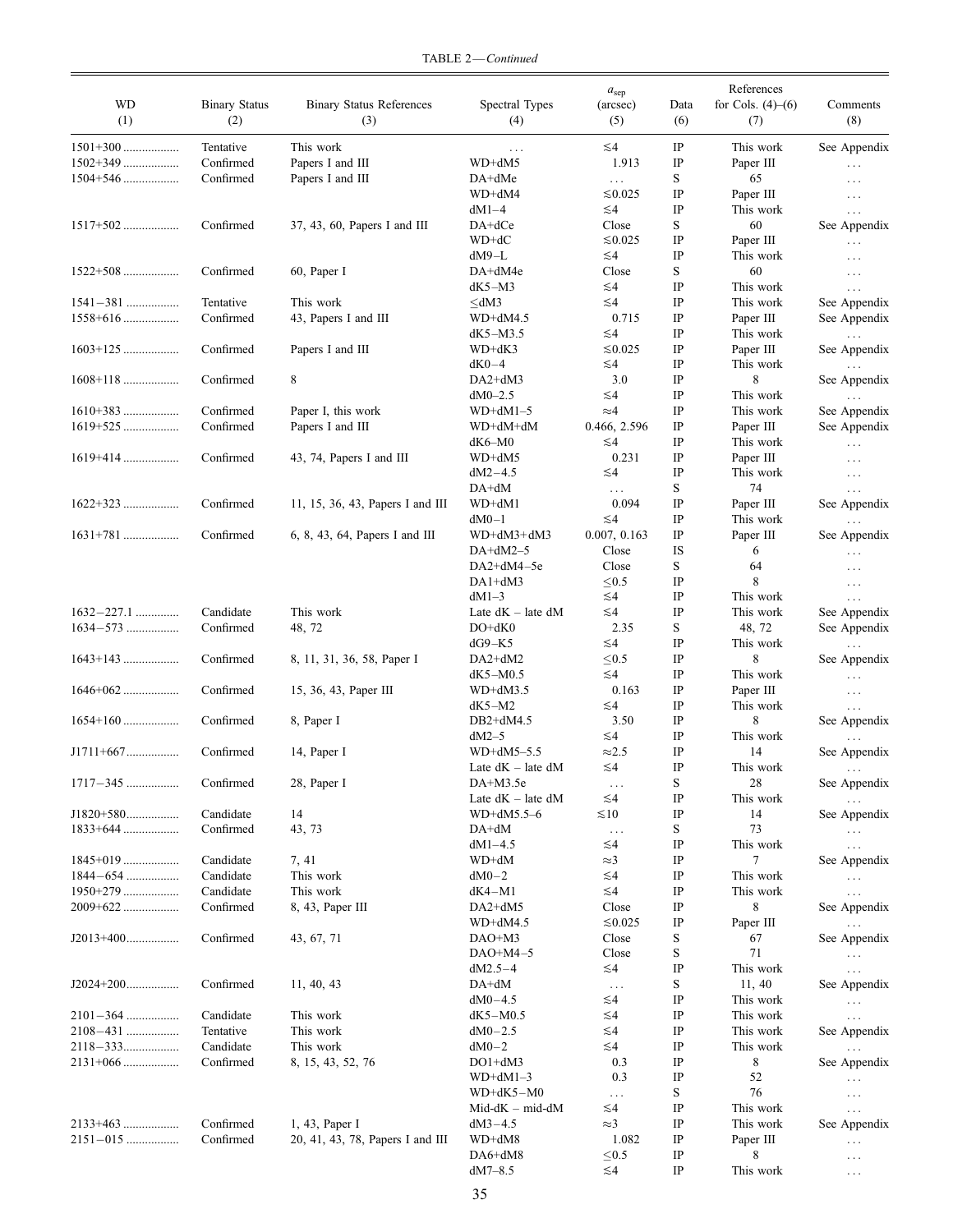| TABLE 2-Continued |
|-------------------|
|                   |

| <b>WD</b><br>(1) | <b>Binary Status</b><br>(2) | <b>Binary Status References</b><br>(3) | Spectral Types<br>(4)   | a <sub>sep</sub><br>(arcsec)<br>(5) | Data<br>(6) | References<br>for Cols. $(4)–(6)$<br>(7) | Comments<br>(8) |
|------------------|-----------------------------|----------------------------------------|-------------------------|-------------------------------------|-------------|------------------------------------------|-----------------|
| $2154+408$       | Confirmed                   | 8.22                                   | $DA2+ dM3.5$            | Close                               | IP          | 8                                        | See Appendix    |
|                  | Confirmed                   | 13, 43                                 | $WD+dM3-4$              | Close                               | <b>PS</b>   | 13                                       | See Appendix    |
|                  |                             |                                        | $dM3-5$                 | $\leq 4$                            | <b>IP</b>   | This work                                | $\cdots$        |
|                  | Confirmed                   | 8, 43, 57, Paper I                     | $DA2+dM4$               | Close                               | <b>IP</b>   | 8                                        | See Appendix    |
|                  |                             |                                        | $DA2+M3-5$              | Close                               | <b>PS</b>   | 57                                       | $\cdots$        |
|                  | Tentative                   | This work                              | $\cdots$                | $\leq 4$                            | IP          | This work                                | See Appendix    |
|                  | Confirmed                   | Papers I and III                       | $WD+dM3.5$              | $\leq 0.025$                        | IP          | Paper III                                | $\cdots$        |
|                  |                             |                                        | $dM2-5$                 | $\leq 4$                            | IP          | This work                                | $\cdot$ .       |
|                  | Tentative                   | This work                              | $dM1-4$                 | $\approx$ 3                         | IP          | This work                                | See Appendix    |
|                  | Confirmed                   | Paper I, this work                     | $dM1-4$                 | $\approx 4$                         | <b>IP</b>   | This work                                | See Appendix    |
|                  | Tentative                   | Paper I                                | $\cdot$ $\cdot$ $\cdot$ | $\approx 4$                         | IP          | This work                                | See Appendix    |

References.—(1) Bakos et al. 2002; (2) Barstow et al. 2001; (3) Bruch & Diaz 1998; (4) Cheselka et al. 1993; (5) Ciardullo et al. 1999; (6) Cooke et al. 1992; (7) Debes et al. 2005b; (8) Farihi et al. 2005a; (9) Feibelman 1986; (10) Feibelman & Kaler 1983; (11) Finley et al. 1997; (12) Fleming et al. 1993; (13) Gänsicke et al. 2004; (14) Green et al. 2000; (15) Green et al. 1986; (16) Greenstein 1975; (17) Greenstein 1976; (18) Greenstein 1984; (19) Greenstein 1986; (20) Greenstein & Liebert 1990; (21) Heber et al. 1996; (22) Hillwig et al. 2002; (23) Holberg et al. 2001; (24) Hutchings et al. 1995; (25) Jasniewicz et al. 1996; (26) Jeffries et al. 1996; (27) Jeffries & Smalley 1996; (28) Kawka et al. 2004; (29) Kawka et al. 2007; (30) Kellett et al. 1995; (31) Kidder et al. 1991; (32) Kilkenny et al. 1997; (33) Koester et al. 2001; (34) Lanning 1982; (35) Lanning & Pesch 1981; (36) Liebert et al. 2005; (37) Liebert et al. 1994; (38) Lisker et al. 2005; (39) Margon et al. 1976; (40) Mason et al. 1995; (41) Maxted & Marsh 1999; (42) Maxted et al. 2007; (43) McCook & Sion 1999; (44) Morales-Rueda et al. 2005; (45) Mueller & Bues 1987; (46) Orosz et al. 1999; (47) Oswalt et al. 1988; (48) Parsons et al. 1976; (49) Putney 1997; (50) Probst 1983; (51) Raymond et al. 2003; (52) Reed et al. 2000; (53) Ruiz & Maza 1990; (54) Saffer et al. 1993; (55) Salim & Gould 2003; (56) Schmidt & Smith 1995; (57) Schmidt et al. 1995; (58) Schultz et al. 1996; (59) Schwartz et al. 1995; (60) Silvestri et al. 2006; (61) Silvestri et al. 2002; (62) Silvestri et al. 2001; (63) Sing et al. 2004; (64) Sion et al. 1995; (65) Stepanian et al. 2001; (66) Thorstensen et al. 1978; (67) Thorstensen et al. 1994; (68) van den Bos 1926; (69) Vennes et al. 1995; (70) Vennes & Thorstensen 1994; (71) Vennes et al. 1999; (72) Wegner 1979; (73) Wegner & McMahan 1988; (74) Wegner & Swanson 1990b; (75) Wegner et al. 1987; (76) Wesemael et al. 1985; (77) Wickramasinghe & Bessell 1977; (78) Zuckerman et al. 2003; (79) Zwitter & Munari 1995.

rejected as misidentifications in Paper I) is only 19% (the remaining1%, one WD, is, as yet, neither confirmed as a binary nor rejected from the sample). In this work, 69% of the reported WDs with near-IR excess are recovered from already known or recently confirmed binaries. We conclude that the near-IR color selection method is not only simple to apply, but also has a high success rate and a correspondingly low rate of false positives (most of which are attributable to incorrect target identifications, not erroneous color selection of single WDs).

Of the 15 tentative candidates reported in Paper I, only three remain in the sample reported in this work (with the rest having been excluded for having large uncertainties on their 2MASS photometry). One of these three has been confirmed as a binary, one has been ''upgraded'' to a firm candidate due to a decrease in the uncertainties of its recalibrated photometry in the All Sky PSC, and the third remains a tentative candidate. Eight of the 12 excluded targets are now believed to be single WDs (e.g., as described in Paper II and Tremblay & Bergeron 2007). There is a total of 21 tentative candidates reported in this work, 12 of which were selected because they satisfy only the  $(H - K_s)$  criterion (i.e., they are the targets identified with the simulated binaries containing the lowest mass companion stars). However, three of the targets selected from only the  $(H - K_s)$  criterion are

TABLE 3 WHITE DWARF STATISTICS

|                                   | STATUS IN THIS WORK |           |           |                  |  |  |  |  |
|-----------------------------------|---------------------|-----------|-----------|------------------|--|--|--|--|
| <b>CATEGORY</b>                   | Total               | Confirmed | Candidate | <b>Tentative</b> |  |  |  |  |
| This work totals                  | 153                 | 105       | 27        | 21               |  |  |  |  |
| New to this work                  | 82                  | 46        | 19        | 17               |  |  |  |  |
| Candidate in Paper I <sup>a</sup> | 68                  | 58        |           |                  |  |  |  |  |
| Tentative in Paper I <sup>b</sup> | 3                   |           |           |                  |  |  |  |  |

 $<sup>a</sup>$  From Table 1 in Paper I.<br> $<sup>b</sup>$  From Table 2 in Paper I.</sup></sup>

confirmed binaries (with the remainder of the  $H - K<sub>s</sub>$ -selected objects in the candidate class). So, in this regard, we note that it is important when using *any* method of selecting binary candidates to heed the warning implied by the label tentative candidate, but that rejecting these systems outright would result in the loss of a not-insignificant fraction of true binaries.<sup>9</sup>

#### 3.2.2. Where Are the Binaries Containing Brown Dwarfs?

Since the near-IR color-color diagram shown in Figures 1 and 2 contains over 60% more red-excess WDs than the colorcolor diagram from Paper I, a pertinent question is: why does the current color-color diagram not look more like the simulated diagram from Paper I? Put another way, where are the binaries containing a WD and a M5+ or L-type ( potential brown dwarf ) companion? Discounting WD 1517+502 (see  $\S$  2.3.1), there are no observed candidates in the L spectral type region of the color-color diagram. Only eight targets in total (again excluding the two objects with anomalous colors; see  $\S$  2.3.1) have nominal colors redward of the  $(H - K_s)$  color of a dM5 star, although several times this many have colors within 1  $\sigma$  of this boundary (Figs. 1 and 2, vertical dashed line). Of the confirmed binaries in our sample, only six have estimated spectral types for the companion later than M5 (WD 0145-221, WD 0354+463, WD 0419-487, WD 0710+741, WD 0752-146, and WD 2151-015; see Table 2 and Fig. 2). Of these, only  $WD$  0145 $-221$  has an L-type

<sup>&</sup>lt;sup>9</sup> Incidentally, WD 0518+333, which was identified as a tentative binary candidate in Paper I and is reported by Tremblay & Bergeron (2007) as a single WD, is shown by our high angular resolution imaging to have a faint neighbor at a separation of  $a \approx 1.9$ <sup>t</sup> in 2005 (from a paper currently in preparation). If the neighbor is associated with the WD, then this is slightly below the expected 2MASS imaging resolution limit. If the neighbor is not associated with the WD (and hence does not share its proper motion), then the separation would have been  $a \leq 0.5$ <sup>n</sup> at the time of the 2MASS observation in 1998. Thus, this neighbor possibly contaminated the 2MASS photometry. We note that the known bright common proper motion companion to the WD (located  $\approx 8$ <sup>n</sup> northeast) is also resolvable into a close  $(a \approx 0.15'')$  pair of stars that are approximately equally bright at I band.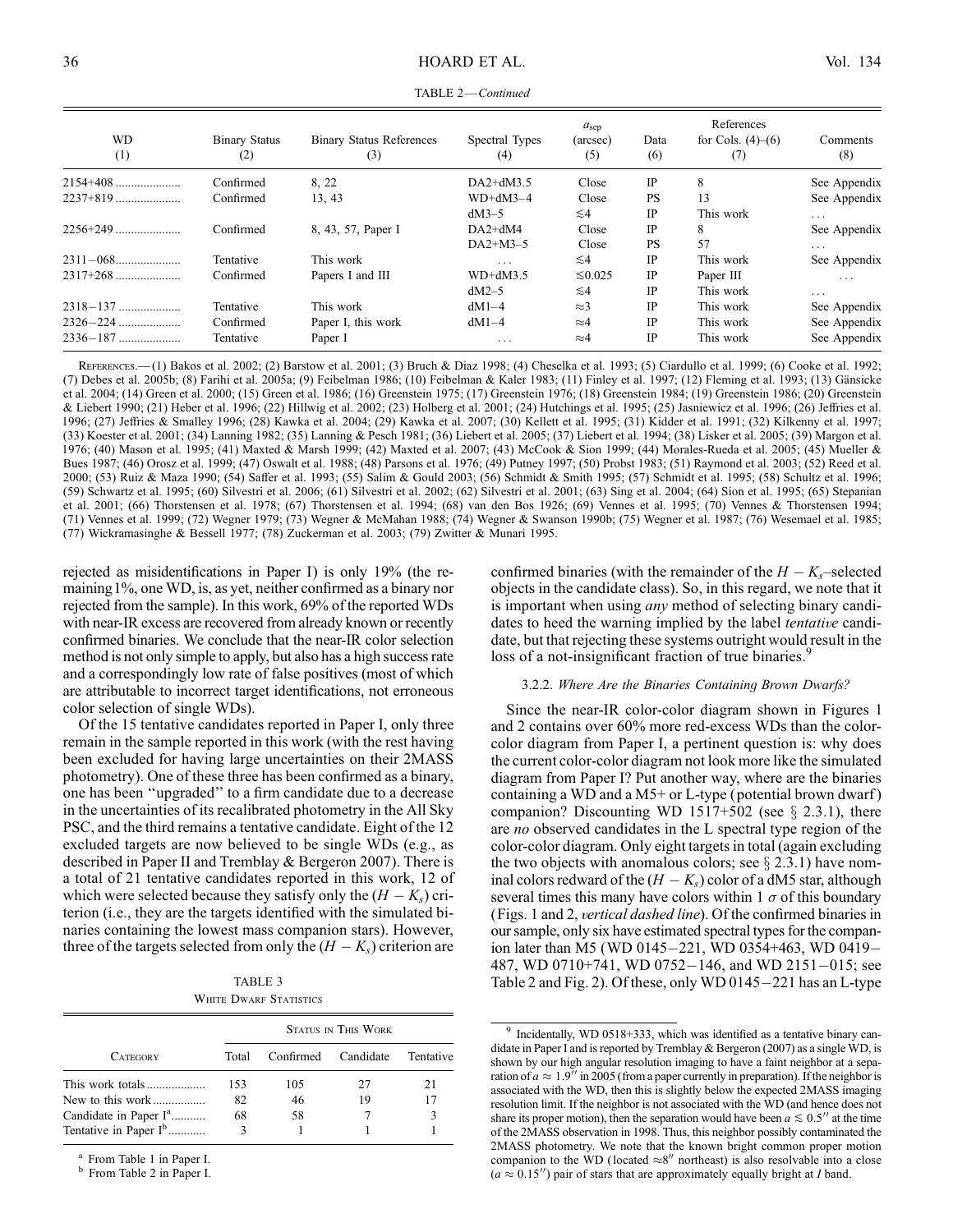| TABLE 4 |  |                                       |  |  |  |  |  |  |
|---------|--|---------------------------------------|--|--|--|--|--|--|
|         |  | ABSOLUTE MAGNITUDES OF LOW-MASS STARS |  |  |  |  |  |  |

|                      | ABSOLUTE MAGNITUDE <sup>a</sup> |           | MAXIMUM DISTANCE MODULUS <sup>b</sup> |          |           |             |
|----------------------|---------------------------------|-----------|---------------------------------------|----------|-----------|-------------|
| <b>SPECTRAL TYPE</b> | $M_I$                           | $M_H$     | $M_{K_s}$                             | $(m-M)L$ | $(m-M)_H$ | $(m-M)_{K}$ |
|                      | 6.45                            | 5.82      | 5.62                                  | 9.35     | 9.28      | 8.67        |
|                      | 6.72                            | 6.11      | 5.88                                  | 9.08     | 8.99      | 8.41        |
|                      | 6.98                            | 6.38      | 6.14                                  | 8.82     | 8.72      | 8.16        |
|                      | 7.24                            | 6.68      | 6.40                                  | 8.56     | 8.42      | 7.90        |
|                      | 8.34                            | 7.80      | 7.50                                  | 7.46     | 7.30      | 6.80        |
|                      | 9.44                            | 8.88      | 8.54                                  | 6.36     | 6.22      | 5.76        |
|                      | 10.18                           | 9.54      | 9.15                                  | 5.62     | 5.56      | 5.15        |
|                      | 10.92                           | 10.29     | 9.89                                  | 4.88     | 4.81      | 4.41        |
|                      | 11.14                           | 10.46     | 10.05                                 | 4.66     | 4.64      | 4.24        |
|                      | 11.43                           | 10.71     | 10.26                                 | 4.37     | 4.39      | 4.04        |
|                      | 11.72                           | 10.90     | 10.32                                 | 4.08     | 4.20      | 3.98        |
|                      | 12.00                           | 11.20     | 10.57                                 | 3.80     | 3.90      | 3.73        |
|                      | 12.29                           | 11.28     | 10.58                                 | 3.51     | 3.82      | 3.72        |
|                      | 12.58                           | 11.54     | 10.86                                 | 3.22     | 3.56      | 3.44        |
|                      | 12.87                           | 11.68     | 11.00                                 | 2.93     | 3.42      | 3.30        |
|                      | 13.16                           | 11.99     | 11.29                                 | 2.64     | 3.11      | 3.01        |
|                      | 14.31                           | 13.13     | 12.25                                 | 1.49     | 1.97      | 2.05        |
|                      | 14.45                           | 13.27     | 12.51                                 | 1.35     | 1.83      | 1.79        |
|                      | 14.58                           | 13.34     | 12.62                                 | 1.22     | 1.76      | 1.68        |
|                      | 13.19(57)                       | 13.12(50) | 13.06(48)                             | 2.61     | 1.98      | 1.24        |

<sup>a</sup> From Bessell & Brett (1988), Gizis et al. (2000), Kirkpatrick et al. (2000), and Hawley et al. (2002).<br><sup>b</sup> For 2MASS good detection limits of  $J_{\text{lim}} = 15.8$ ,  $H_{\text{lim}} = 15.1$ , and  $K_{s,\text{lim}} = 14.3$ .<br><sup>c</sup> Average photome

companion ( $L6-7$ ; i.e., a "true" brown dwarf); the rest have companion spectral types of M6–8. However, the near-IR colors of WD 0145 $-221$  are most similar to an early dK star—nowhere near the L spectral type region in the color-color diagram! This object is at a distance of  $d \approx 39$  pc, so the companion star alone would not have been detected at the good level by 2MASS (see below), and over 90% of its J-band flux is attributed to the WD (Farihi & Christopher 2004; Farihi et al. 2005b). Although there is an observed excess in both the  $H$  and  $K_s$  bands compared to a single WD model, the observed slope of the spectral energy distribution from  $H$  to  $K_s$  mimics that of the WD component (see Fig. 1 in Farihi et al. 2005b). When combined with the almost complete lack of a J-band excess, the true nature of this binary is obfuscated in the color-color diagram. Although color-selected as a binary candidate, the brown dwarf nature of the companion is revealed only through additional analysis. It is possible, then, that some binaries with brown dwarf companions are similarly "hiding" in the near-IR color-color diagram among the total sample of red-excess WDs.

However, we should also explore this issue from the point of view of the assumptions that went into the simulation from Paper I, compared to the real characteristics of the 2MASS survey and the expectations for the presence of WD + brown dwarf binaries. In this context, part of the answer lies in the fact that the simulation in Paper I assumed that all of the simulated binaries are located at  $d = 10$  pc and that all of them are detectable by 2MASS. In fact, most ( $\sim$ 70%) of the WDs from Table 1 have distance estimates in the literature (e.g., compiled in Paper III; Holberg et al. 2002; Silvestri et al. 2002; Farihi et al. 2005a; Liebert et al. 2005), and we find an average distance of  $d = 150$  pc for our binary candidates, with distances ranging from  $\approx$  5 to 700 pc (plus one 7  $\sigma$  outlier at  $d = 1660$  pc). Table 4 lists the absolute magnitudes of late main-sequence spectral types, along with the corresponding maximum distance moduli for detection within the  $S/N \ge 10$  photometric limits of 2MASS (see  $\S 2.1$ ). So, for

example, stars later than  $M5-6$  are only detected (at the good level) if they are closer than  $d \approx 150$  pc (distance modulus of 5.88), while stars later than L6 are only detected if they are closer than  $d \approx 25$  pc (distance modulus of 1.99).

The table also lists the mean photometry for the sample of single WDs used in the simulation from Paper I. If we take these values as representative, then for a given  $WD + low-mass$  star binary, the components will be approximately equally bright in the  $J$  and  $H$  bands for companion spectral types of L3-5 and L5–6, respectively. The WD never exceeds the  $K_s$ -band brightness of the companion at even the latest L spectral type. In the case of binaries containing equally bright components (in a particular photometric band), the combined absolute magnitude is 0.75 mag brighter than either component alone, allowing for de-0.75 mag brighter than either component alone, allowing for detection out to a factor of  $\sqrt{2}$  larger distance. However, as the companion spectral type becomes earlier or later, the combined photometry of the binary is rapidly dominated by the companion or the WD, respectively, and the maximum distance modulus for a good detection in 2MASS rapidly converges back to the singlestar values listed in Table 4. Thus, we should expect that binaries containing late-M or mid-L companions should be detectable at the good level in 2MASS out to distances of  $d \approx 150$  pc or at the good level in 2MASS out to distances of  $d \approx 150$  pc or  $d \approx 25\sqrt{2} = 35$  pc, respectively. While this does imply that there will be fewer detected binaries containing mid-L companions than late-M companions, it does not imply the almost complete nondetection of the former that we observe.

To further test this theory, we modified the simulation from Paper I to randomly assign a distance from a distribution equivalent to that for our current targets, and then reject simulated binaries that would not be detected in 2MASS at the good level. We also tried a number of different distance distributions, such as increasing the relative number of targets at a given distance, d, in proportion to  $d^2$  between several minimum and maximum distances, or assuming a strongly peaked population at a specific distance that falls off for larger and smaller distances. As suspected,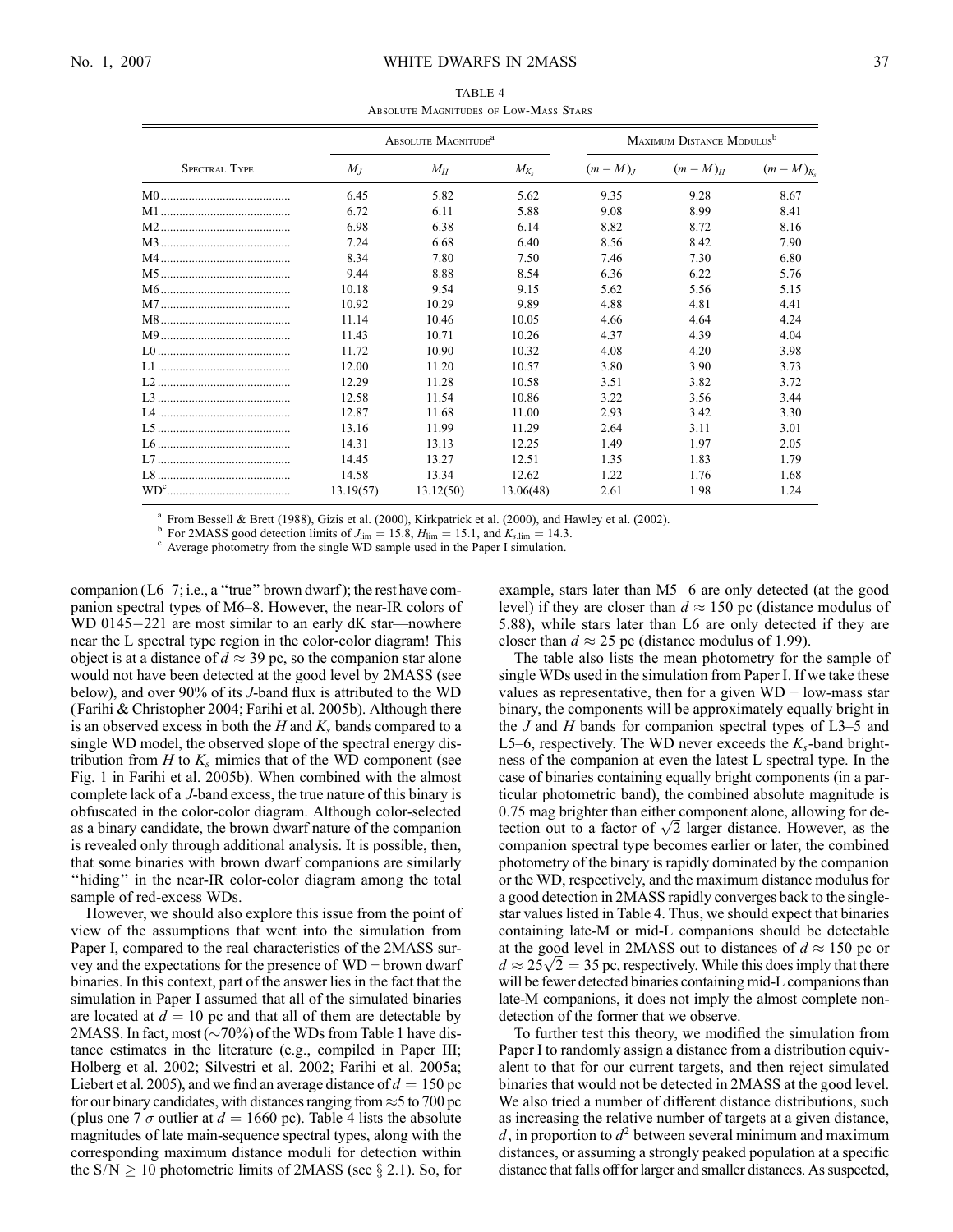although in all cases introducing some kind of distance dependence on the detectability of a simulated binary results in fewer late spectral type binaries in the simulated color-color diagram, there are still a substantial number of ''detected'' binaries with late-M to mid-L companions, which are not present in large numbers in the observed color-color diagram.

We can also explore the effect of the observed relative numbers of stars as a function of spectral type (or mass). By default, the simulation from Paper I (which was constructed purely to illustrate the possible loci of near-IR color-color space occupied by WD binaries) considers a binary with an M-type companion to be as likely as a binary with an L-type companion. In reality, however, only about 35% of the field stars within 20 pc have spectral types of M5 or later, and only about 5% have spectral types of L0 or later; most ( $\approx$ 50%) have spectral types of M3–4 (e.g., as compiled in Farihi et al. 2005a; see their Fig. 7). Taken at face value (however, see below), this suggests an explanation for why we *do* observe numerous candidate binaries with near-IR colors equivalent to main-sequence stars up to spectral types of M4-5. Considering the distribution of field-star spectral types, from our sample of 153 confirmed and candidate WD binaries we might expect  $50-55$  to contain  $dM5+$  type companions, approximately eight of which are L-type companions. Approximately 50% of the red-excess WDs with known distances are closer than  $d \approx 150$  pc (i.e., detectable if they contain a late-M companion); approximately 20% are closer than  $d \approx 35$  pc (i.e., detectable if they contain a mid-L companion). So, to first order, we might still expect to detect  $25-30$  binaries with dM5+ companions, of which 1 or 2 have mid-L companions. The latter is roughly in agreement with our observed sample, if we count WD  $0145-221$  as the one detected WD + brown dwarf binary; however, the former is consistent only if we count essentially all of the binary candidates within 1  $\sigma$  of the  $(H - K_s)$  color of a dM5 star as binaries containing dM5+ companions.

Of course, the situation is more complex than this, since numerous recent surveys for WDs in binaries with low-mass companions have noted that there appears to be a mechanism that makes the existence of binaries containing a WD and very low mass (late-M through L type) companion less likely than that of a WD + mid-M or earlier companion, in excess of the relative numbers of low-mass field stars of these spectral types. The wellknown ''brown dwarf desert'' describes an observed dearth of solar-type stars (i.e., WD progenitors) in binaries with brown dwarf companions at separations  $r \lesssim 5$  AU, compared to the frequency of low-mass star  $+$  brown dwarf and brown dwarf  $+$ brown dwarf binaries (e.g., Marcy & Butler 2000; Grether & Lineweaver 2006). The brown dwarf desert might extend out to at least many hundreds of AU, although there is some evidence that the desert does not extend past separations of  $r \gtrsim 1000 \text{ AU}$ (Gizis et al. 2001; however, also see the apparently contradictory results from Farihi et al. [2005a] discussed below, and McCarthy & Zuckerman [2004]). An additional factor that could contribute to a lack of WDs with (close) brown dwarf companions is the possible destruction or outspiraling of preexisting low-mass companions during the post-main-sequence evolution of the WD progenitor (described in Paper III and references therein).

At distances of  $5-400$  pc, and assuming an angular resolution limit of  $\sim$ 2", the binaries in our sample have likely separations of  $r \le 10-800$  AU. Farihi et al. (2005a) performed a search of 261 WDs sensitive to low-mass companions at separations of  $r \sim$ 100–5000 AU and an additional search of 86 WDs sensitive to low-mass companions at separations of  $r \sim 50-1100$  AU. They detected *no* brown dwarf companions, implying that the fraction of WD + brown dwarf binaries, even at large separations, is

<0.5% and does not reflect the larger relative populations of field stars of M-L spectral types (also see, e.g., Politano 2004; Dobbie et al. 2005). The Farihi et al. (2005a) fraction corresponds to  $\leq 1$ WD + brown dwarf binary expected in our sample of 153 redexcess WDs, which is, again, consistent with the presence of WD  $0145-221$ . Clearly, this result must be treated circumspectly because of the small number of expected, and observed, objects in this category, not to mention the fact that the likely range of sampled orbital separations is somewhat different between our survey and the Farihi surveys, which could produce an even smaller expected number of WD + brown dwarf binaries in our sample (because of the small numbers of red-excess WDs and very small expected fraction of WD + brown dwarf binaries, we did not attempt to quantify or correct for this effect). However, Farihi et al. (2005a, their Fig.  $6$ ) show that M5-9 stars as binary companions to WDs are found in only about 10% of the observed systems, compared to a frequency of about 30% in the field (however, as with the distribution of field stars, the peak spectral type for companions again occurs at  $M3-4$ ). Thus, we should only expect  $\approx$ 15 WD binaries containing an M5–9 star, which is more consistent with the observed (small) number of candidates whose nominal  $(H - K<sub>s</sub>)$  color is redward of that of a dM5 star.

### 4. CONCLUSIONS

We have identified a large sample of candidates for binaries containing a WD and a cool main-sequence star of spectral type as late as approximately  $M4-5$ . However, we found only a small number of strong candidates for binaries containing companions of spectral types later than M5, and no new candidates for binaries containing an L type (i.e., potential brown dwarf) companion. This result is in agreement with the results from other recent searches for WD binaries, which suggest that the formation (and/or survival) rate for binaries with extreme mass ratios<sup>1</sup> is very low.

An important result of our near-IR survey of WDs, begun in Paper I and culminating here, is simply the demonstration that the color selection method is a viable technique for selecting binary candidates and has a high confirmed success rate. The synthetic flux method (used in Paper III and Tremblay & Bergeron 2007) is a logical *next* step, since it requires both additional data (e.g., multiple optical and IR bands) and the calculation of synthetic photometry from model atmospheres for each candidate star (e.g., it would have been impractical to attempt this type of analysis as a first step for the entire MS99 catalog). In the modern era of virtual observatories and all sky surveys (e.g., the upcoming all sky IR surveys to be performed by the Wide-field Infrared Survey Explorer and Akari/ASTRO-F ), the color selection method that we have demonstrated using 2MASS photometry provides the most simple and efficient means to take advantage of existing, homogenous survey data in order to provide an initial list of binary candidates.

J. W. W. acknowledges financial support from a Harvey Mudd College National Merit Scholarship. M. G. acknowledges financial support from the Harvey S. Mudd Merit Award.

<sup>&</sup>lt;sup>10</sup> That is,  $M_2/M_{\text{pro}} \lesssim 0.05$ , where  $M_2$  is the initial mass of the companion and  $M_{\text{pro}}$  is the mass of the WD progenitor. The initial companion mass could be smaller than the current companion mass due to material accreted by the companion during the post-main-sequence evolution of the WD progenitor (summarized in  $\S$  5.4 of Farihi et al. 2005a). The progenitor mass, in turn, is likely a factor of  $\gtrsim$  2 larger than the current WD mass (up to  $\sim$  10 times larger for massive WDs; e.g., Weidemann 1987, 2000).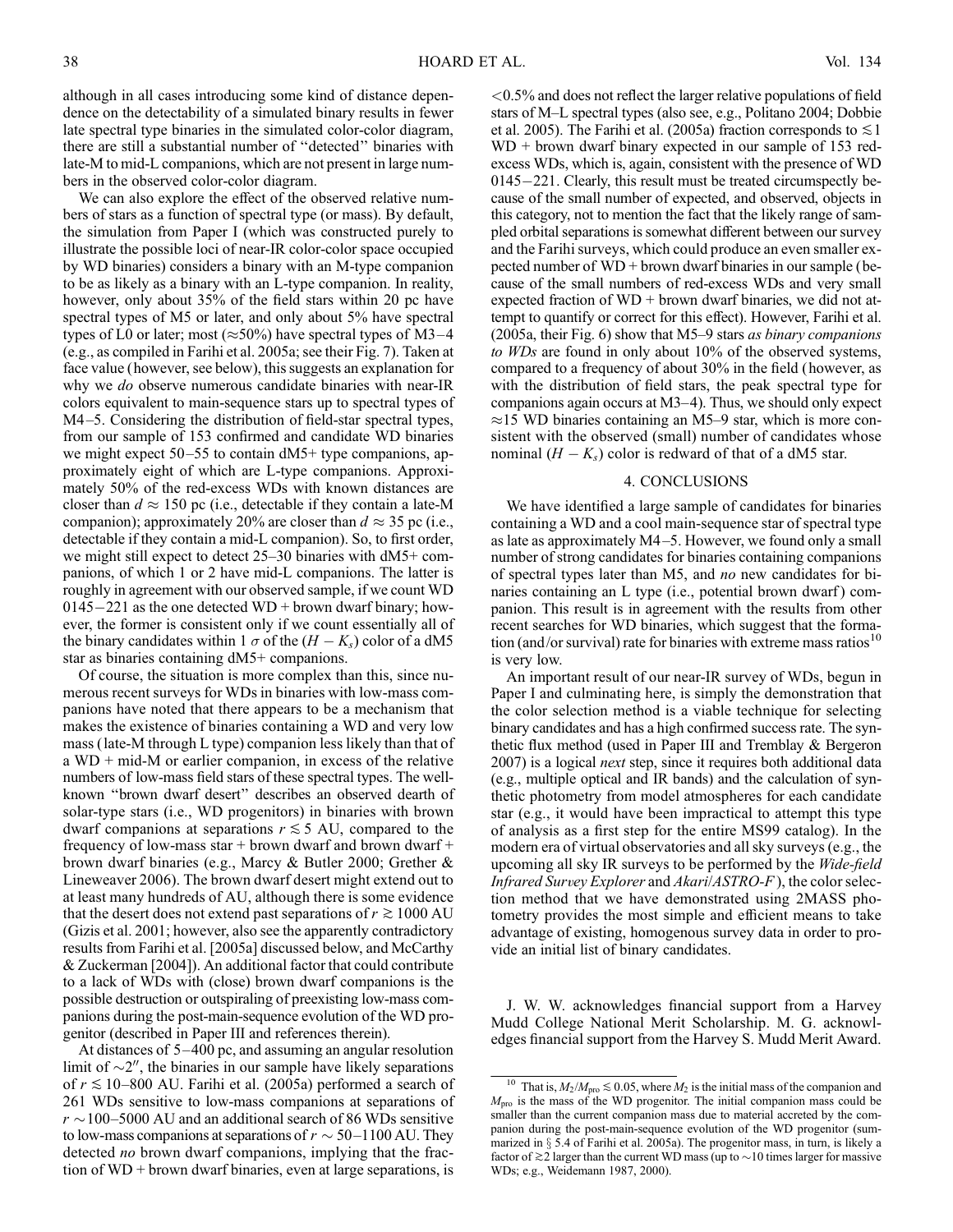Thanks to Tom Marsh (University of Warwick) for making his collection of WD finding charts available, and to Jessica Hall (University of Southern California) and Ryan Yamada (Harvey Mudd College) for their assistance in identifying white dwarfs. We also thank the anonymous referee for pointing out several papers that were helpful in improving the presentation of our results. This work was performed, in part, at the Jet Propulsion Laboratory (JPL), California Institute of Technology (CIT ). Support for this work was provided by the National Aeronautics and Space Administration (NASA) under an Astrophysics Data Program grant issued through the Office of Space Science. This research made use of the NASA/Infrared Processing and Analysis Center (IPAC) Infrared Science Archive, which is operated by JPL/CIT, under contract with NASA, and data products from the Two Micron All Sky Survey, which is a joint project of the University of Massachusetts and IPAC/CIT, funded by NASA and the National Science Foundation (NSF ). We used the SIMBAD database, operated at CDS, Strasbourg, France, and NASA's Astrophysics Data System. The National Geographic Society-Palomar Observatory Sky Atlas (POSS-I) was made by CIT with grants from the National Geographic Society. The Second Palomar Observatory Sky Survey (POSS-II) was made by CIT with funds from the NSF, the National Geographic Society, the Sloan Foundation, the Samuel Oschin Foundation, and the Eastman Kodak Corporation.

#### APPENDIX

## NOTES ON INDIVIDUAL OBJECTS

WD  $0018-267$ : Included (but not discussed) in Kilic et al. (2006); does not show mid-IR excess compared to model WD in their Figure 1.

WD 0023+388: Reference to binary status in MS99 is a private communication.

WD 0034-211: MS99 note "close double degenerate binary," but Bragaglia et al. (1990) reclassified it as a WD+dM.

WD 0041+092: BL Psc.

WD 0116 $-231$ : Eggen & Bessell (1978) and Lamontagne et al. (2000) classify WD 0116-231 as DA+dM (the latter may just be repeating the Eggen & Bessell classification); however, Bessell & Wickramasinghe (1979) list WD 0116 $-231$  in their table of composite spectrum stars (dK or dM plus a blue star) as type sd0. Reference for binary status in MS99 is a preprint indicating the Montreal-Cambridge survey, with no obvious subsequent publication.

WD 0130-196: MS99 note "MCT 0130-1937 is a PG 1159 star with no detected variability.''

WD J0148-255: WD 0145-257.

WD 0232+035: FS Cet, Feige 24. Orbital period of 4.232 days (Thorstensen et al. 1978; Ritter & Kolb 2003).

WD J0254-053: WD 0252-055, HD 18131.

WD 0255+009.2: The 2MASS colors do not strongly constrain a spectral type or luminosity class.

WD 0258+184: Possibly an sdB star, with an unresolved cool (G8) companion, misclassified as a WD in MS99 (Lisker et al. 2005).

WD 0302+621: Schmidt & Smith (1995) find a marginal detection of an approximately kilogauss magnetic field, but no sign of a red companion in its optical spectrum (they were not specifically looking for binaries, but noted the possible presence of a red spectral component in several other WDs in their survey).

WD 0308+096: CC Cet. Orbital period of 0.287 days (Ritter & Kolb 2003).

WD 0312+019: The 2MASS colors do not strongly constrain a spectral type.

WD J0357+286: WD 0353+284, V1092 Tau. Orbital period of 0.365 days (Jeffries et al. 1996). The WD may be accreting from the wind of its ultrafast rotating companion (Jeffries et al. 1996; Jeffries & Smalley 1996).

WD 0413 $-$ 077: 40 Eri B. The BC pair (A is a distant dK1 star) should be resolvable in 2MASS images, but the dM star is either undetected or unseen due to the brightness of the WD.

WD 0416+272: HL Tau 76, V411 Tau. A ZZ Ceti variable (MS99). Not identified as a binary in Farihi et al. (2005a).

WD 0419 $-487$ : RR Cae. Orbital period of 0.304 days (Ritter & Kolb 2003).

WD 0429+176: HZ 9. Orbital period of 0.564 days (Ritter  $\&$ Kolb 2003).

**WD 0458–662**: Likely orbital period of  $\sim 0.7$  days to several days (Hutchings et al. 1995).

WD 0627+299: Not identified as a binary in Farihi et al. (2005a).

WD  $0628-020$ : Angular separation is near the 2MASS imaging resolution limit; however, no separate 2MASS data are available for the WD component, so the photometry results might be for the companion only.

WD 0710+741: HR Cam. Orbital period of 0.103 days (Ritter & Kolb 2003).

WD 0718-316: IN CMa. Orbital period of  $1.262$  days (Ritter & Kolb 2003).

WD 0800-533: Wickramasinghe & Bessell (1977) suggest that this object is a possible cataclysmic variable; they do not show its spectrum, but say that H $\alpha$  and H $\beta$  have emission-line cores, and that it is a possible old nova. Red near-IR colors reported independently by Kawka et al. (2007).

WD 0802+387: Hot DZ star with strong Ca II H and K absorption lines (Sion et al. 1990). Not identified as a binary in Farihi et al. (2005a).

WD 0852+630: Reference for binary status in MS99 refers to wide ( $a \approx 36$ <sup>"</sup>) common proper motion companion.

WD 0858-220: Reference for binary status in MS99 is a private communication. Barely resolved in 2MASS images; only one source in 2MASS PSC, at a position between the two stars, so the photometry could be for only the dM star or a blend of both.

WD 0908+226: Reference for binary status in MS99 is a private communication (no other literature citations).

WD 0915+201: Stellar image is slightly elongated (diameter  $\approx$ 3") in red POSS images, and shows a distinct color gradient from blue at the northernmost end to red at the southernmost end in the combined POSS B+R+IR three-color image. The 2MASS source position is offset toward the red end, and there is no corresponding 2MASS source at the blue end, so it is possible that the 2MASS photometry corresponds only to the red star (i.e., the WD is undetected) or is a blend of both stars. The 2MASS colors do not strongly constrain a spectral type.

WD 0937-095: Reference for binary status in MS99 is a private communication, and probably refers to the  $a \approx 13$ <sup>"</sup> common proper motion companion. There is some ambiguity in the literature about which star in the pair is the WD: 2MASS  $09394969 - 0945562$  is a closer match to the catalog coordinates of the WD (Salim & Gould 2003) than the southern component (2MASS 09394977-0946098); however, both stars are about equally red in th near-IR (e.g.,  $J - K_s \approx 0.80 - 0.81$ ). We have used the northern component here, but the 2MASS photometry for the southern component was reported in Paper I.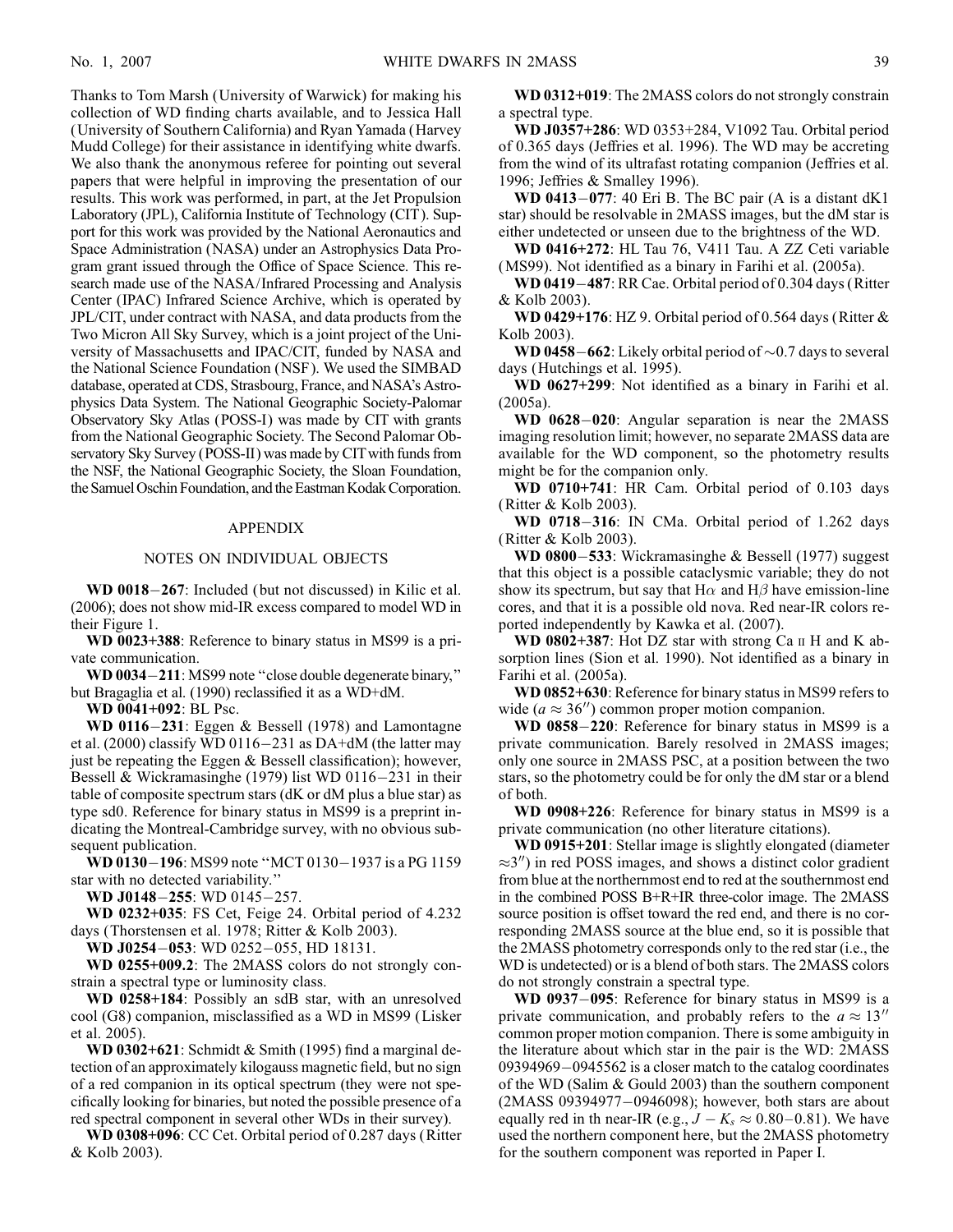WD 0949+451: The red star is possibly a dM4.5+dM4.5 close binary separated by  $0.009''$  (Paper III). Reference for binary status in MS99 is a preprint citing the Hamburg-Schmidt Catalog with no published follow-up.

WD 1013 $-050$ : Orbital period of 0.789 days (Ritter & Kolb 2003).

WD 1026+002: UZ Sex. Orbital period of 0.597 days (Ritter & Kolb 2003).

WD  $1027-039$ : Reference for binary status in MS99 is a private communication, and probably refers to the wide ( $a \approx 35$ ) common proper motion companion reported by Salim & Gould (2003).

WD 1036-204: MS99 note "a polarized, carbon band, magnetic degenerate''; this might account for its near-IR colors instead of a red companion (see Paper II).

**WD 1042–690**: Orbital period of 0.337 days (Ritter & Kolb 2003).

WD 1055-072: An unusual DC-type WD (Bergeron et al. 2001). No evidence for an unresolved red companion in the surveys of Debes et al. (2005b), Farihi et al. (2005a), and Kilic et al. (2006). Included (but not discussed) in Kilic et al. (2006); does not show mid-IR excess compared to model WD in their Figure 1.

WD 1101+364: MS99 note ''double degenerate DA+DA double-lined'' (also see Marsh 1995; Nelemans et al. 2005). Orbital period of 0.145 days (Ritter & Kolb 2003).

WD 1104+044: Inspection of the POSS and 2MASS images shows that this is a not-quite-resolved ( $a \approx 3$ ") common proper motion binary containing a very blue object (presumably the WD) and a red object; only the red object is detected by 2MASS.

WD  $1106-211$ : Although it is the closest star to the correct coordinates, it is possible that this is not the WD because it does not display the large proper motion ( $\mu = 0.467''$  yr<sup>-1</sup>) reported by Evans (1992; however, no star within several arcminutes shows such proper motion).

WD 1126+185: Possibly an sdB+dG-K binary (Farihi et al. 2005a).

WD  $1132-298$ : ESO 0439-095. This spectroscopic binary has a pair of wide ( $a \approx 53$ ") common proper motion companions (ESO 0439-096A+B, which form an  $a \approx 4$ <sup>n</sup> binary themselves) that are dM2 and dM3 stars, respectively.

WD 1136+667: Orbital period of 0.836 days (Ritter & Kolb 2003).

WD 1156+129: This object has the correct optical brightness ( $V \sim 17.5$ ), position, and proper motion ( $\mu = 0.05''$  yr<sup>-1</sup> at a position angle of  $\theta = 176^{\circ}$ ; Evans 1992), but is very red  $(V-J \approx +2.8).$ 

WD 1201+437: Xu et al. (1999) classify this object as a quasar; however, their  $X$ -ray position error circle has a  $9''$  radius. The extremely red 2MASS colors of this object (e.g.,  $H - K_s \approx$  $+1.1$ ) lend credence to reclassifying it as a quasar.

WD 1213+528: EG UMa. Orbital period of 0.668 days (Ritter & Kolb 2003).

WD 1224+309: LM Com. Orbital period of 0.259 days (Ritter & Kolb 2003).

WD 1247 $-176$ : Orbital period of 0.571 days (Ritter & Kolb 2003).

WD J1255+258: WD 1253+261, IN Com. Planetary nebula central star (PN G339.9+88.4). The hot ( $T > 100,000$  K; Feibelman & Kaler 1983) component in IN Com is widely referred to as a subdwarf or WD precursor (e.g., Ritter 1986). It has been suggested in several literature sources that IN Com might be a triple system containing a close (possibly interacting) binary and a detached third component (likely a late M dwarf),

although the identification of which stars are involved in the close versus wide binaries, and their corresponding orbital periods, has not been conclusively established (summarized in Strassmeier et al. 1997).

WD 1305+018: Stellar image is slightly elongated (diameter  $\leq$ 2") in the east-west direction in the POSS and 2MASS images; the west end is slightly bluer than the east end, but there is no strong color gradient. Optical colors are redder than expected from its spectroscopic temperature, indicating a possible cool companion (Cheselka et al. 1993).

WD 1310-305: Not a close double WD binary (Maxted  $\&$ Marsh 1999).

WD 1314+293: HZ 43. Reference for binary status in MS99 is a private communication.

WD 1330+793: Reference for binary status in MS99 is a private communication. Only the red, eastern component of this common proper motion binary is detected by 2MASS.

WD J1340+604: WD 1339+606.

WD  $1412-109$ : Stellar image appears slightly elongated in POSS and 2MASS images; there is a slight color gradient in the combined POSS B+R+IR three-color image, with northwest end (faintly) red.

**WD 1424+503**: There is a red (dMe) star  $\approx 7.5$ <sup>n</sup> north of the WD (e.g., Mason et al. 1995) that is easily resolved in the POSS and 2MASS images (and the 2MASS PSC); it is not known whether this star is gravitationally bound with the WD. In addition, there is previous evidence for the WD having a close (unresolved) red companion (summarized in Schwartz et al. 1995).

WD 1433+538: Possibly a double degenerate (Liebert et al. 2005).

WD 1443+336: Possible cataclysmic variable (Green et al. 1986).

WD 1501+300: This is the object closest to the (imprecise) target coordinates listed in MS99, and is identified in the University of Arizona White Dwarf Database finding chart. However, there is a faint, blue star  $\approx 72$ " west that might be the actual WD.

WD 1517+502: The companion in this binary is a dwarf carbon star; its 2MASS colors mimic very late M to early L spectral type.

WD  $1541-381$ : Reference for binary status in MS99 is a private communication, probably refers to the wide  $(10.3<sup>′</sup>)$  common proper motion companion reported by Luyten (1949). This object is also reported as DA+dM (Bessell & Wickramasinghe 1979), but this might also refer to the wide companion. The wide companion (2MASS  $15451177 - 3818493$ ) is slightly elongated in the northwest-southeast direction in the POSS (red) and 2MASS images and may itself be a close binary. The 2MASS photometry for both stars (the alleged WD and the wide companion) is equally red:  $(J - H) = +0.52$  and  $(H - K_s) = +0.24 - 0.32$ .

WD 1558+616: Reference for binary status in MS99 is a preprint citing the Hamburg-Schmidt Catalog with no published follow-up.

WD 1603+125: The WD has an 8 MG magnetic field (Wegner & Swanson 1990a).

WD 1608+118: Stellar image is slightly elongated in the POSS images, with a strong color gradient in the combined POSS B+R+IR three-color image from red at the northwest end to blue at the southeast end. The 2MASS detection is offset toward the red end.

WD 1610+383: Inspection of POSS and 2MASS images shows that this is a common proper motion binary, barely resolved in the POSS images as a blue (southwest) and red (northeast) pair. The single 2MASS detection is located closer to the red star; see note in Paper I. There is also a much fainter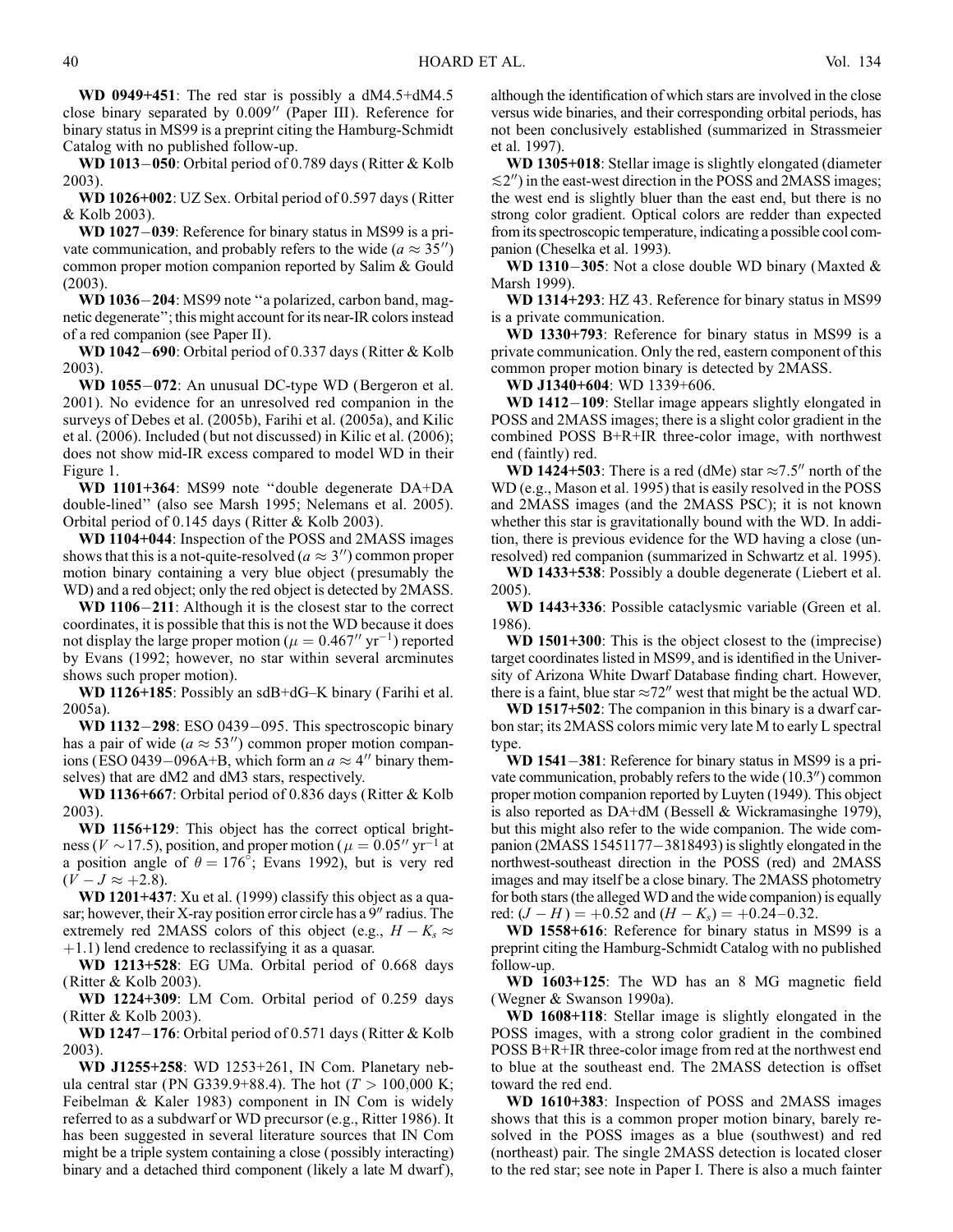star of intermediate (optical) color just north of the red component, but it does not appear to share proper motion with the binary.

WD 1619+525: Stellar image is slightly elongated in eastwest direction in (red) POSS images, with a color gradient in the combined POSS B+R+IR three-color image from blue (east) to red (west).

WD 1622+323: Finley et al. (1997) report an early M-type companion from an optical spectrum of this object.

WD 1631+781: Orbital period of 2.89 days (Ritter & Kolb 2003).

WD  $1632 - 227.1$ : Double degenerate (DC+DC) binary with separation of  $a = 5.75$ ", resolved in all POSS and 2MASS images; component 1 is the northern, and somewhat brighter, of the two. We note that component 2 is even more red in the near-IR  $(J - H \approx +0.7, H - K_s \approx +0.5)$ , but is not included here because it is a moderate 2MASS All Sky detection ( $\sigma_{K_s} > 0.1$  mag). The 2MASS colors do not strongly constrain a spectral type.

WD 1634-573: MS99 note "Hot (55,000 K) DO degenerate with photospheric carbon in UV.''

WD 1643+143: Optical photometry is too red for an isolated DA WD, suggesting an unresolved cool companion (Kidder et al. 1991).

WD 1654+160: V824 Her. Pulsating WD (Winget et al. 1984).

WD J1711+667: WD 1711+668. The 2MASS colors do not strongly constrain a spectral type.

WD 1717-345: The 2MASS colors do not strongly constrain a spectral type.

WD J1820+580: WD 1819+580.

WD 1845+019: Spectroscopic evidence for a long-period, red companion inferred from H $\alpha$  emission line radial velocities (Maxted & Marsh 1999). It is not known whether the close neighbor star described by Debes et al. (2005b) is gravitationally bound to the WD and whether it is the same spectroscopic companion star inferred by Maxted & Marsh (1999). Schmidt & Smith (1995) find no sign of a red companion in its optical spectrum (they were not specifically looking for binaries, but noted the possible presence of a red spectral component in several other WDs in their survey for magnetic fields).

WD 2009+622: Orbital period of 0.741 days (Ritter & Kolb 2003).

WD J2013+400: WD 2011+395. Orbital period of 0.706 days (Ritter & Kolb 2003).

WD J2024+200: WD 2022+198.

- Bakos, G. Á., Sahu, K. C., & Németh, P. 2002, ApJS, 141, 187
- Barstow, M. A., Bond, H. E., Burleigh, M. R., & Holberg, J. B. 2001, MNRAS, 322, 891
- Becklin, E. E., Farihi, J., Jura, M., Song, I., Weinberger, A. J., & Zuckerman, B. 2005, ApJ, 632, L119
- Bergeron, P., Leggett, S. K., & Ruiz, M. T. 2001, ApJS, 133, 413
- Bessell, M. S., & Brett, J. M. 1988, PASP, 100, 1134
- Bessell, M. S., & Wickramasinghe, D. T. 1979, ApJ, 227, 232
- Bragaglia, A., Greggio, L., Renzini, A., & D'Odorico, S. 1990, ApJ, 365, L13
- Bruch, A., & Diaz, M. P. 1998, AJ, 116, 908
- Carpenter, J. M. 2001, AJ, 121, 2851
- Cheselka, M., Holberg, J. B., Watkins, R., Collins, J., & Tweedy, R. W. 1993, AJ, 106, 2365
- Ciardullo, R., Bond, H. E., Sipior, M. S., Fullton, L. K., Zhang, C.-Y., & Schaefer, K. G. 1999, AJ, 118, 488
- Cooke, B. A., et al. 1992, Nature, 355, 61
- Debes, J. H., Sigurdsson, S., & Woodgate, B. E. 2005a, AJ, 130, 1221
- ———. 2005b, ApJ, 633, 1168
- Dobbie, P. D., Burleigh, M. R., Levan, A. J., Barstow, M. A., Napiwotzki, R., Holberg, J. B., Hubeny, I., & Howell, S. B. 2005, MNRAS, 357, 1049

WD  $2108-431$ : This object is the one indicated in the University of Arizona White Dwarf Database finding chart, but it is not blue in optical (POSS) images. There is a blue object  $\approx 34$ <sup>n</sup> east, but that object is fuzzy and probably a galaxy.

WD 2131+066: IR Peg. Orbital period of 0.164 days (Ritter & Kolb 2003). Pulsating (PG 1159 type) WD (MS99). The 2MASS colors do not strongly constrain a spectral type. Paunzen et al. (1998) suggest that the star observed at  $0.3<sup>′</sup>$  separation is not the binary companion but, rather, the companion is an M dwarf in an even closer, as yet unresolved, orbit.

**WD 2133+463:** Common proper motion ( $\mu = 0.46''$  yr<sup>-1</sup>) binary with a separation of  $a \approx 3''$  (Bakos et al. 2002). Possibly only the red component is detected by 2MASS (e.g., the stellar image does not appear elongated in 2MASS images).

WD 2154+408: Orbital period of 0.268 days (Ritter & Kolb 2003; also see Hillwig et al. 2002).

WD 2237+819: Orbital period of 0.124 days (Ritter & Kolb 2003). Reference for binary status in MS99 is a preprint indicating the Hamburg-Schmidt Survey (e.g., see Gänsicke et al. 2004).

WD 2256+249: MS Peg. Orbital period of 0.174 days (Ritter & Kolb 2003).

WD  $2311-068$ : Not identified as a binary in Farihi et al. (2005a). This is a cool DQ6-type WD (e.g., Dufour et al. 2005), which might account for its red near-IR colors.

WD 2318-137: This is a known common proper motion binary (MS99; Silvestri et al. 2002); there is a comoving blue object (a WD?) located  $\approx 89''$  east of the red star whose 2MASS designation is listed here; this is likely the companion noted in MS99 and Silvestri et al. (2002). However, the red star appears elongated in the southeast-to-northwest direction on the POSS (red) images, suggesting that it might also be a binary (with separation of  $a \approx 3$ "). The POSS blue and 2MASS images show the least elongation, suggesting that this closer binary has red and blue components (and possibly only the red component is detected by 2MASS).

WD 2326-224: Stellar image is slightly elongated in all POSS images and the combined POSS B+R+IR three-color image shows a color gradient from blue (northwest) to red (southeast). The stellar image is not noticeably elongated in the 2MASS images, and the coordinates of the single 2MASS detection are offset toward the red end of the elongated optical image.

WD 2336-187: Believed to be a single WD (Tremblay  $\&$ Bergeron 2007).

#### REFERENCES

- Dufour, P., Bergeron, P., & Fontaine, G. 2005, ApJ, 627, 404
- Eggen, O. J., & Bessell, M. S. 1978, ApJ, 226, 411
- Eisenstein, D. J., et al. 2006, ApJS, 167, 40
- Evans, D. W. 1992, MNRAS, 255, 521
- Farihi, J., Becklin, E. E., & Zuckerman, B. 2005a, ApJS, 161, 394
- Farihi, J., & Christopher, M. 2004, AJ, 128, 1868
- Farihi, J., Hoard, D. W., & Wachter, S. 2006, ApJ, 646, 480 ( Paper III )
- Farihi, J., Zuckerman, B., & Becklin, E. E. 2005b, AJ, 130, 2237
- Feibelman, W. A. 1986, PASP, 98, 1199
- Feibelman, W. A., & Kaler, J. B. 1983, ApJ, 269, 592
- Finley, D. S., Koester, D., & Basri, G. 1997, ApJ, 488, 375
- Fleming, T. A., Green, R. F., Jannuzi, B. T., Liebert, J., Smith, P. S., & Fink, H. 1993, AJ, 106, 1729
- Gänsicke, B. T., Araujo-Betancor, S., Hagen, H.-J., Harlaftis, E. T., Kitsionas, S., Dreizler, S., & Engels, D. 2004, A&A, 418, 265
- Giclas, H. L. 1958, Lowell Obs. Bull., 4, 1
- ———. 1980, Lowell Obs. Bull., 8, 157
- Gizis, J. E., Kirkpatrick, J. D., Burgasser, A., Reid, I. N., Monet, D. G., Liebert, J., & Wilson, J. C. 2001, ApJ, 551, L163
- Gizis, J. E., Monet, D. G., Reid, I. N., Kirkpatrick, J. D., Liebert, J., & Williams, R. J. 2000, AJ, 120, 1085